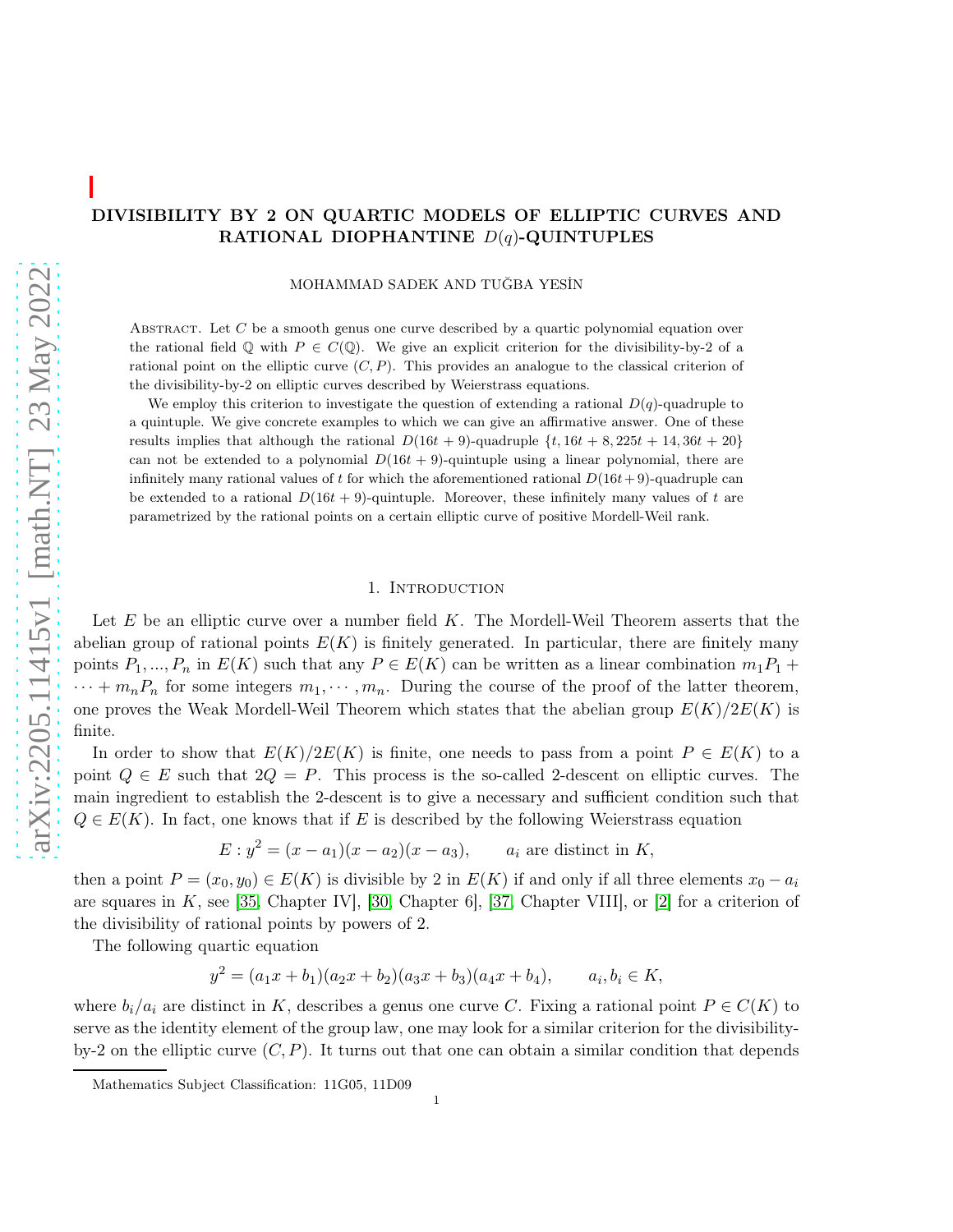on P, more precisely, a point  $Q \in C(\mathbb{Q})$  is twice a rational point if and only if the values of certain degree-2 polynomials evaluated at the x-coordinate of  $Q$  are all squares in  $Q$ . Consequently, we show how to characterize such quartic models that possess rational 4-torsion points.

A rational  $D(q)$ -m-tuple is an m-tuple  $a_1, \dots, a_m$  of distinct nonzero rational numbers such that  $a_i a_j + q$  is a square for all  $1 \leq i < j \leq m$ . If  $q = 1$ , then the latter m-tuple is called a rational Diophantine m-tuple. The divisibility-by-2 on elliptic curves described by Weierstrass equations has been used to study rational  $D(q)$ -m-tuples. In [\[13\]](#page-16-1), 2-divisibility on elliptic curves described by Weierstrass equations was used to extend rational Diophantine triples to quadruples. It was also used to show that there are infinitely many rational Diophantine sextuples, see [\[20\]](#page-16-2). In [\[8\]](#page-16-3), it was proved that assuming the Parity Conjecture for the twists of several explicitly given elliptic curves, the density of rational numbers q for which there exist infinitely many rational  $D(q)$ -quintuples is at least  $295026/296010 \approx 99.5\%$ .

Rational Diophantine tuples have turned out to provide a useful tool to construct elliptic curves with prescribed torsion subgroups and high rank. In [\[25\]](#page-17-3), rational Diophantine triples have been used to construct elliptic curves over  $\mathbb{Q}(u)$  with rank 2 and either torsion subgroup  $\mathbb{Z}/8\mathbb{Z}$  or  $\mathbb{Z}/2\mathbb{Z}\times$  $\mathbb{Z}/6\mathbb{Z}$ . In [\[27\]](#page-17-4), for each of the groups  $\mathbb{Z}/2\mathbb{Z}\times\mathbb{Z}/k\mathbb{Z}$  for  $k=2,4,6,8$ , the authors proved the existence of infinitely many rational Diophantine quadruples with the property that the induced elliptic curve has this torsion group. In [\[12\]](#page-16-4), the so-called regular Diophantine quadruples and quintuples, were characterized by elliptic curves. In addition, these characterizations were used to find examples of elliptic curves over  $\mathbb Q$  with torsion group  $\mathbb Z/2\mathbb Z \times \mathbb Z/2\mathbb Z$  and with Mordell-Weil rank equal 8.

Researchers have been investigating  $D(q)$ -tuples whose elements enjoy certain properties. For ex-ample, in [\[26\]](#page-17-5) the authors prove the existence of infinitely many essentially different  $D(q)$ -quintuples, where q is an integer, whose elements are squares. Further, integers that possess the  $D(q)$ -property for at least two integers  $q_1$ ,  $q_2$  have been studied. In fact, the authors of [\[23\]](#page-17-6) proved the existence of infintely many essentially different sets consisting of perfect squares which are simultaneously  $D(q_1)$ -quadruples and  $D(q_2)$ -quadruples for distinct nonzero perfect squares  $q_1$  and  $q_2$ .

For every rational number q, the authors of [\[9\]](#page-16-5) found all rational m such that there exists a rational  $D(q)$ -quadruple  $\{a_1, a_2, a_3, a_4\}$  with product  $a_1a_2a_3a_4 = m$ . Using a certain rational map defined on a specific elliptic curve, the authors show that all such quadruples are identified if a certain rational map defined on the elliptic curve attains rational square values. For this reason, using the divisibility by-2 criterion on elliptic curves described by quartic equations in our work resembles the approach used in the aforementioned paper.

The notion of a strong rational m-tuple was introduced in [\[18\]](#page-16-6). Such a tuple is a rational Diophantine *m*-tuple,  $\{a_1, \ldots, a_m\}$ , with the additional property that  $a_i^2 + 1$  is a rational square for every  $i = 1, \ldots, m$ . The authors proved that there exist infinitely many strong rational Diophantine triples. A strong rational  $D(q)$ -m-tuple is a set of non-zero rationals  $\{a_1, \ldots, a_m\}$  such that  $a_ia_j + q$ is a square for all  $i, j = 1, \ldots, m$ , including the case  $i = j$ . The case  $q = -1$  was studied in [\[21\]](#page-16-7) and it was shown that there exist infinitely many strong rational  $D(-1)$ -triples. In [\[22\]](#page-16-8), it was proved that there exist infinitely many square-free integers  $q$  with the property that there exist infinitely many strong rational  $D(q)$ -triples.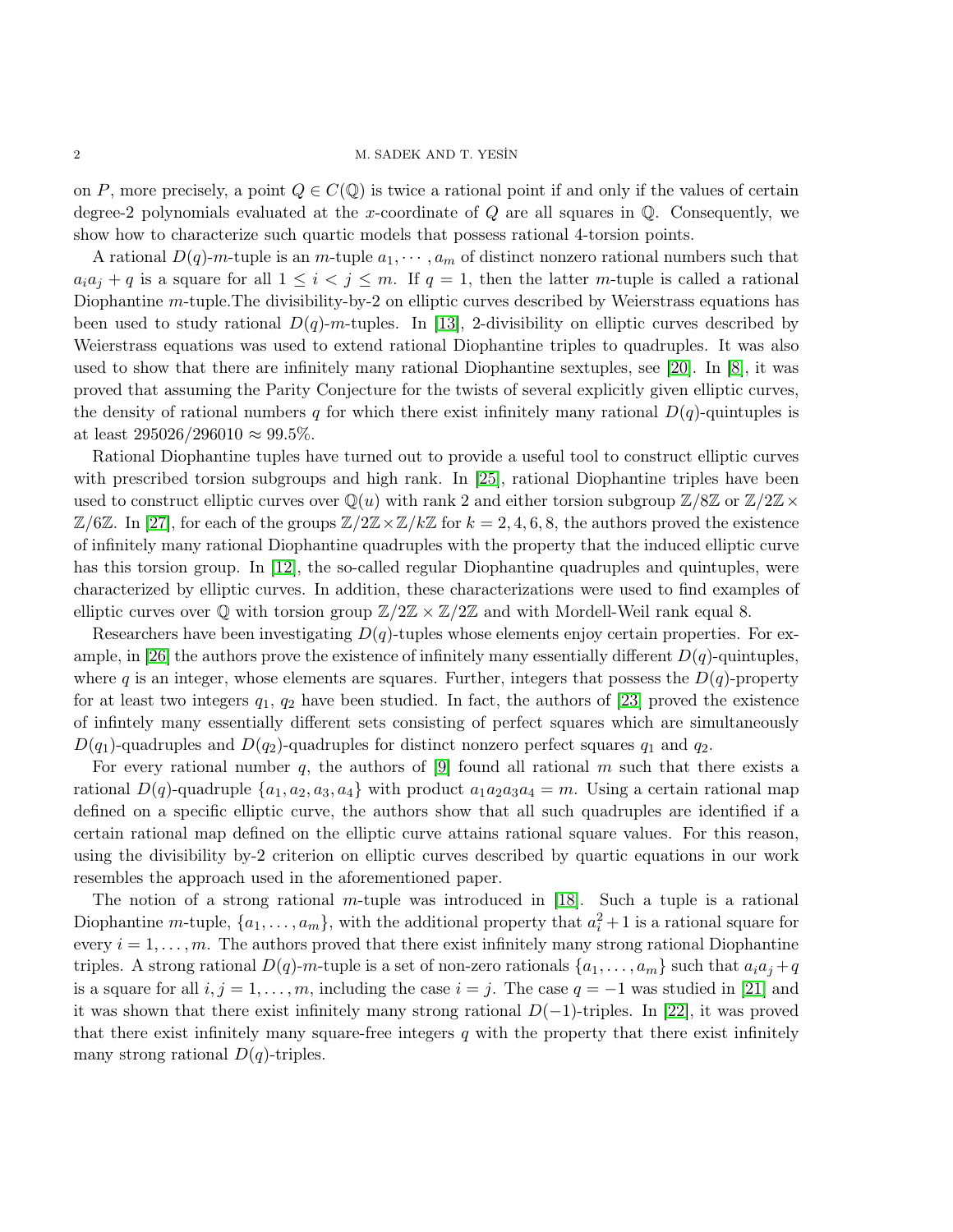A natural question to pose is how large a set of rational numbers enjoying the  $D(q)$ -property, for some  $q \in \mathbb{Q}$ , can be. For a historical overview of rational  $D(q)$ -m-tuples, we refer the reader to [\[19\]](#page-16-9), [\[24,](#page-17-7) Sections 14[.](#page-2-0)6 and 16.7] as well as the webpage of Andrej Dujella<sup>1</sup>.

Jones initiated the study of polynomial  $D(q)$ -m-tuples where q itself is a polynomial, see [\[31,](#page-17-8) [32\]](#page-17-9). If we define

$$
P_q = \sup\{|S| : S \text{ is a polynomial } D(q)\text{-tuple}\},
$$

then  $P_q \leq 22$  for all  $q \in \mathbb{Z}$ , see [\[14,](#page-16-10) Theorem 1]. More properties of  $P_q$  can be found in [\[16\]](#page-16-11). In this article, we focus on the case when  $q$  is a linear polynomial. Setting

$$
L = \sup\{|S| : S \text{ is a polynomial } D(ax + b)\text{-tuple for some } a \neq 0 \text{ and } b\},\
$$

one can easily observe that  $L \geq 4$  by viewing the  $D(16x + 9)$ -quadruple  $T = \{x, 16x + 8, 25x + 8, 25x + 8, 25x + 8, 25x + 8, 25x + 8, 25x + 8, 25x + 8, 25x + 8, 25x + 8, 25x + 8, 25x + 8, 25x + 8, 25x + 8, 25x + 8, 25x + 8, 25x + 8, 25x$ 14,  $36x + 20$ , see [\[10\]](#page-16-12). For upper bounds on L, the reader can consult the papers [\[17,](#page-16-13) [15\]](#page-16-14).

We examine the case of polynomial  $D(q)$ -m-tuples consisting of linear polynomials where q itself is a linear polynomial. If the set S consists only of linear polynomials, then  $\sup\{|S|\}$  is 4, see [\[17\]](#page-16-13). Hence, the above  $D(16x+9)$ -quadruple T can not be extended to a polynomial  $D(16x+9)$ -quintuple using a linear polynomial. In this work, we use the 2-divisibility criterion on elliptic curves described by quartic models to study the extension of polynomial  $D(q)$ -qudruples to rational quintuples at infinitely many values of these polynomials. In fact, we show that although  $T$  cannot be extended to a polynomial  $D(16x + 9)$ -quintuple, there are infinitely many values for x parametrized by an elliptic curve of positive rank such that  $T$  can be extended to a quintuple using a rational function. We also present other polynomial  $D(ax + b)$ -quadruples with the same property.

We remark that the theory of elliptic curves was used to show that there are only finitely many ways of extending a rational  $D(q)$ -quadruple to a rational  $D(q)$ -quintuple, see [\[29\]](#page-17-10). Our method provides an explicit description of how to extend certain rational  $D(q)$ -quadruples to rational  $D(q)$ -quintuples. In [\[11\]](#page-16-15), an explicit expression for the element extending a rational  $D(q)$ -quadruple to a raional  $D(q)$ -quintuple was provided if q is a rational square. This means that if x is chosen such that  $16x + 9$  is a rational square  $q^2$ , then our result together with [\[11\]](#page-16-15) provides a method of constructing almost rational  $D(q^2)$ -sextuples, i.e., a tuple  $a_1, \dots, a_6$  of distinct nonzero rational numbers such that  $a_i a_j + q^2$  is a square for all  $1 \le i < j \le 6$  except for  $(i, j) = (5, 6)$ .

Acknowledgments. The authors would like to thank the anonymous referees for several corrections, comments and valuable suggestions that improved the manuscript. They also would like to thank Andrej Dujella for several stimulating discussions. M. Sadek is partially supported by BAGEP Award of the Science Academy, Turkey.

### 2. Models of elliptic curves

In this section we introduce the genus one curve models that we are going to use throughout this paper.

<span id="page-2-0"></span><sup>1</sup>https://web.math.pmf.unizg.hr/∼duje/dtuples.html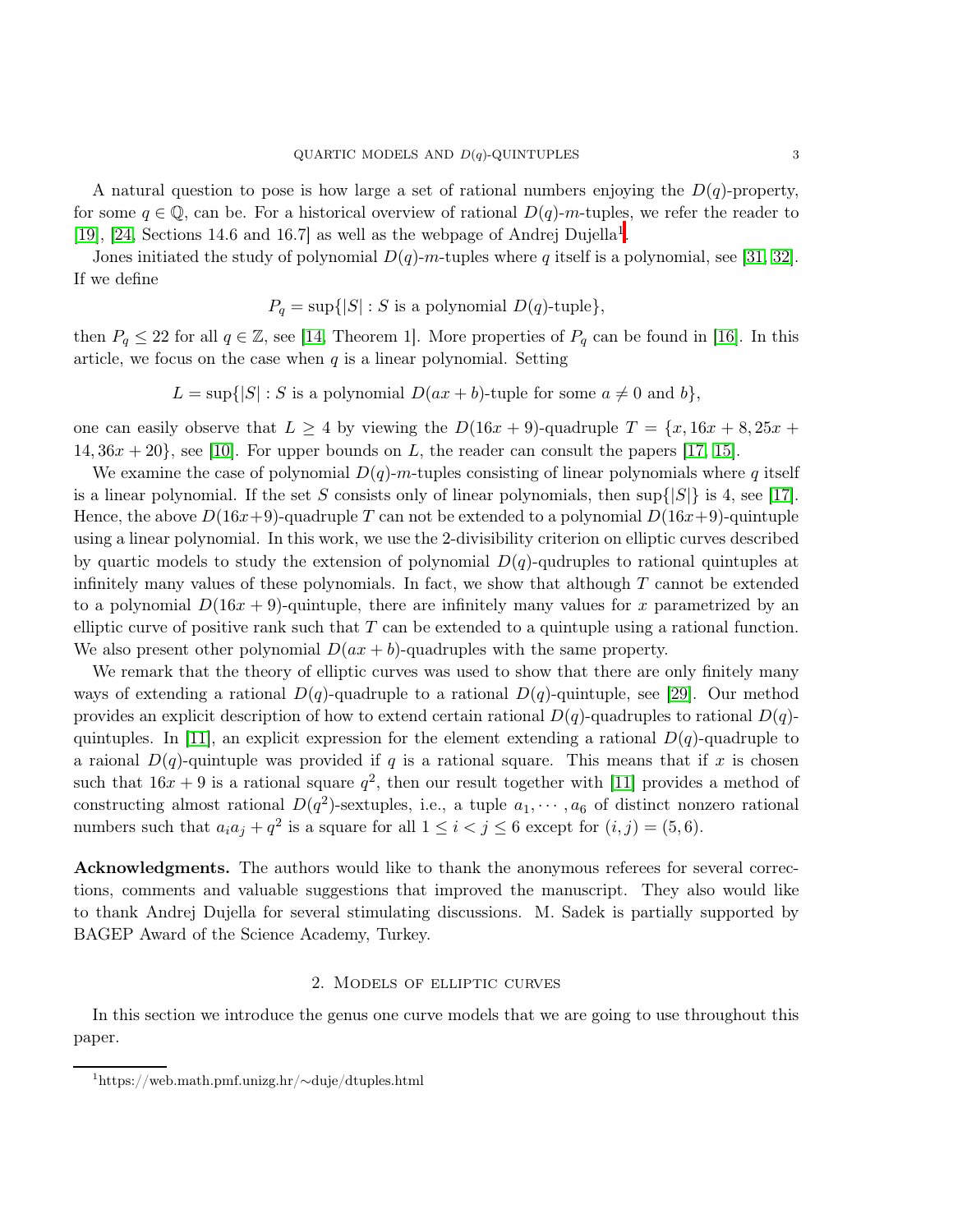#### 2.1. **Quartic models.** We recall that a *Weierstrass equation* is an equation of the form

$$
y^2 + a_1xy + a_3y = x^3 + a_2x^2 + a_4x + a_6
$$

where the coefficients  $a_1, \dots, a_6$  are lying in a field K. One may associate to such equation the invariants  $c_4$ ,  $c_6$  and  $\Delta$  which are polynomials in  $a_1, \dots, a_6$  with integer coefficients satisfying  $1728\Delta = c_4^3 - c_6^2$ , [\[37,](#page-17-2) Chapter III]. If  $\Delta \neq 0$ , then the Weierstrass equation describes a smooth projective genus one curve with a  $K$ -rational point at infinity on the curve, i.e., an elliptic curve. Two such equations describe the same curve if they are related via a transformation of the form

$$
x \mapsto u^2x + r, \qquad y \mapsto u^3y + u^2sx + t
$$

for some  $u \in K^{\times}$ ,  $r, s, t \in K$ . Therefore, if char  $K \neq 2, 3$ , a Weierstrass equation can be written as  $y^2 = x^3 + Ax + B$  for some  $A, B \in K$ .

**Definition 2.1.** A *quartic model* is an equation of the form  $y^2 + P(x)y = Q(x)$  where P and Q are polynomials of degree 2 and 4, respectively, with coefficients in K.

If  $Q(x) + P(x)^2/4 = ax^4 + bx^3 + cx^2 + dx + e$ , then we attach to the quartic model the invariants  $c_4 = 2^4 I$  and  $c_6 = 2^5 J$  where

$$
I = 12ae - 3bd + c2,
$$
  
\n
$$
J = 72ace - 27ad2 - 27b2e + 9bcd - 2c3.
$$

Moreover, the discriminant  $\Delta$  of the quartic model satisfies  $1728\Delta = c_4^3 - c_6^2$ .

If the discriminant  $\Delta$  of a quartic model is different from 0, then the quartic model describes a genus one curve C over K. If the set of K-rational points  $C(K)$  of C is non-empty, then the quartic model describes an elliptic curve. Two such models describe the same curve if they are related via a transformation of the form

$$
x \mapsto (a_{11}x + a_{21})/(a_{12}x + a_{22}), \qquad y \mapsto \mu y + rx^2 + sx + t
$$

where  $(a_{ij}) \in GL_2(K)$ ,  $\mu \in K^{\times}$ ,  $r, s, t \in K$ . It follows that if char  $K \neq 2, 3$ , then a quartic model can be written in the form  $y^2 = P(x)$  where  $P(x)$  is a polynomial of degree 4 with coefficients in K.

If C is a smooth genus one curve over a field K, char  $K \neq 2, 3$ , defined by a quartic model, then the Jacobian J of C has Weierstrass equation  $y^2 = x^3 - 27c_4x - 54c_6$ , where  $c_4$  and  $c_6$  are the invariants of the quartic model, [\[7,](#page-16-16) Theorem 2.8]. In fact, if  $C(K) \neq \emptyset$ , then C and J are isomorphic over  $K$ .

2.2. Group law on quartic models. Let  $K$  be a field. The set of  $K$ -rational points on an elliptic curve E defined over K is an abelian group. If the curve is given by a Weierstrass equation, then the group law is described using the chord and tangent process. Given a smooth genus one curve C that possesses a K-rational point and defined by a quartic model, one uses the isomorphism between the curve  $C$  and its Jacobian to define the group law on  $C$ .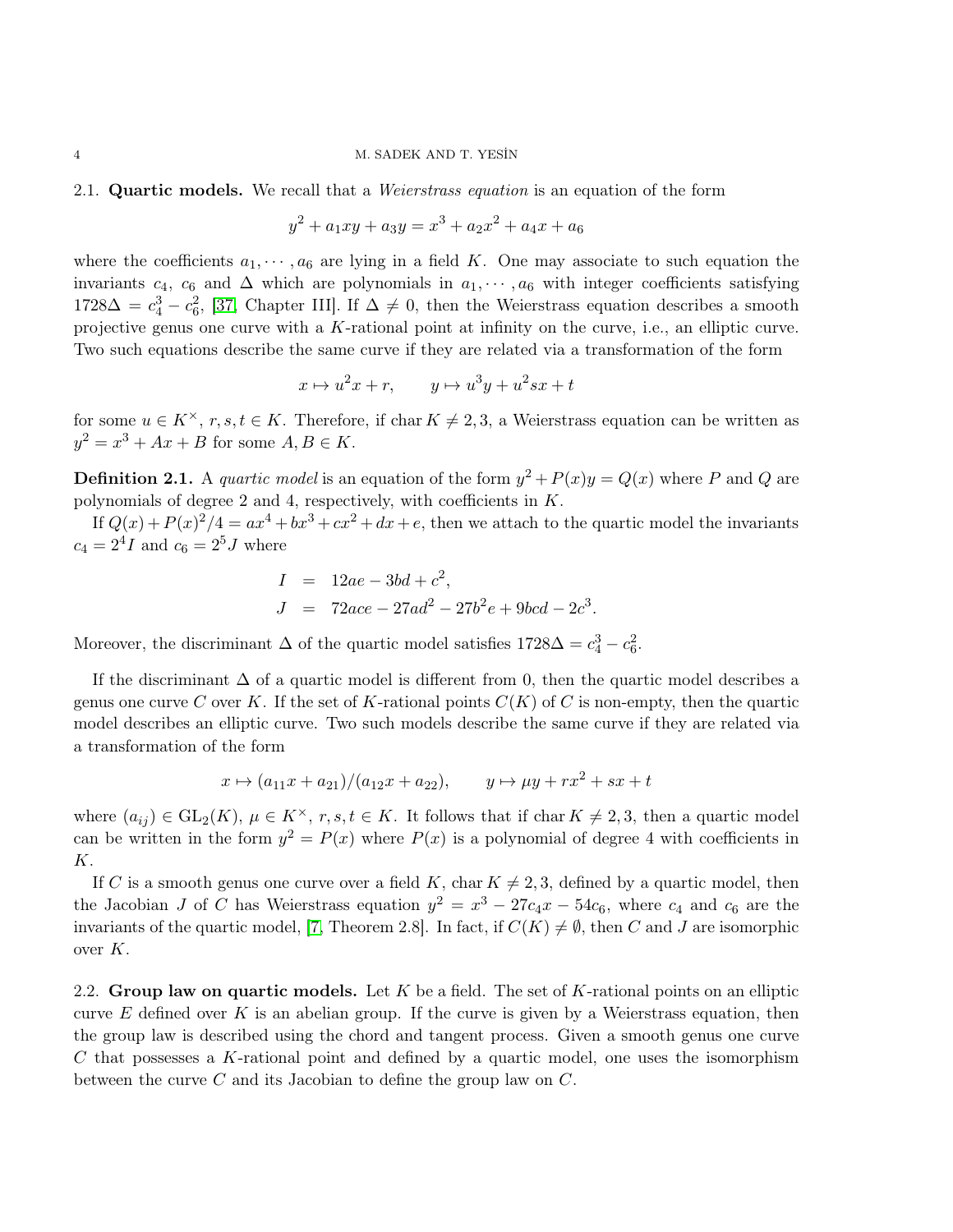We consider a quartic model  $y^2 = f(x)$  where  $f(x) \in K[x]$ , deg  $f(x) = 4$ , and the discriminant of the model is nonzero, or equivalently,  $f(x)$  has no multiple roots. This quartic model describes a smooth genus one curve over K. The Jacobian of  $C$  will be denoted by  $E$ .

From now on, we assume that  $C(K) \neq \emptyset$ . This allows us to assume that the leading coefficient (or the constant term) of  $f(x)$  is a square in K, [\[6,](#page-16-17) Proposition 4.1]. In this case, if the leading coefficient of  $f(x)$  is a square  $a^2$ ,  $a \in K$ , we set  $\infty_+$  and  $\infty_-$  to be the two rational points at infinity, namely,  $(x : y : z) = (1 : a : 0)$  and  $(1 : -a : 0)$ , respectively.

We fix a point  $P \in C(K)$ . Let  $\phi_P$  be a K-birational isomorphism between C and E

$$
\phi_P : C \longrightarrow E
$$
 such that  $\phi_P(P) = O_E$ .

The map  $\phi_P$  may be used to define an abelian group structure on C as follows

$$
Q_1 +_P Q_2 = \phi_P^{-1}(\phi_P(Q_1) + \phi_P(Q_2))
$$

with P the identity on  $(C, +P)$ .

In particular, we say that  $S \in nC(K)$ ,  $n \geq 2$ , if  $S = \underbrace{Q +_{P} \cdots +_{P} Q}$  $\overbrace{n-\text{times}}$ for some  $Q \in C(K)$ . This

identifies  $nC(K)$  with  $nE(K)$ .

## 3. 2-Divisibility on quartic models

Let  $K$  be a perfect field of characteristic different from 2. In this section, we consider quartic models  $y^2 = f(x)$  where  $f(x)$  is a polynomial of degree 4 with coefficients in K and no multiple roots. We assume moreover that  $f(x)$  splits completely in K. In other words, a quartic model will be of the form

$$
y^2 = f(x) := (a_1x + b_1)(a_2x + b_2)(a_3x + b_3)(a_4x + b_4), \qquad a_i \in K^\times, b_i \in K, \ (a_ix + b_i)/(a_jx + b_j) \notin K \text{ for } i \neq j,
$$

and it describes a smooth genus one curve C over K. The existence of the points  $Q_i := (-b_i/a_i, 0) \in$  $C(K)$ ,  $1 \leq i \leq 4$ , imlies that  $C(K) \neq \emptyset$ . We notice that  $\infty_{+}, \infty_{-} \in C(K(\sqrt{a_1 a_2 a_3 a_4}))$ . We set  $f_i(x) := a_i x + b_i$  and  $c_i = -b_i/a_i, 1 \le i \le 4$ .

We will always assume the existence of a rational point  $(x_0, y_0) \in C(K)$  different from the points  $Q_i$ ,  $1 \leq i \leq 4$ . In particular,  $|C(K)| > 4$ . We fix throughout a K-birational isomorphism  $\phi: C \to E := \text{Jac}(C)$  such that  $\phi(x_0, y_0) = O_E$ .

Now, we define the following rational maps  $g_{ij} \in K(E)$ ,  $1 \le i, j \le 4$ , as follows

$$
g_{ij}(P) = f_i(x_0) f_j(x_0) f_i(x(\phi^{-1}(P))) f_j(x(\phi^{-1}(P)))
$$

where  $x(\phi^{-1}(P))$  is the x-coordinate of  $\phi^{-1}(P) \in C(K)$ . It is clear that  $g_{ij}(O_E) = f_i(x_0)^2 f_j(x_0)^2 \in$  $(K^{\times})^2$ .

The following two propositions give properties of the maps  $g_{ij}$  that we are going to use during the course of the proof of the main theorem of this section. These properties have been proved for other rational maps on different models of elliptic curves, see for example [\[30,](#page-17-1) Chapter 6], [\[35,](#page-17-0) Chapter IV], and [\[9\]](#page-16-5).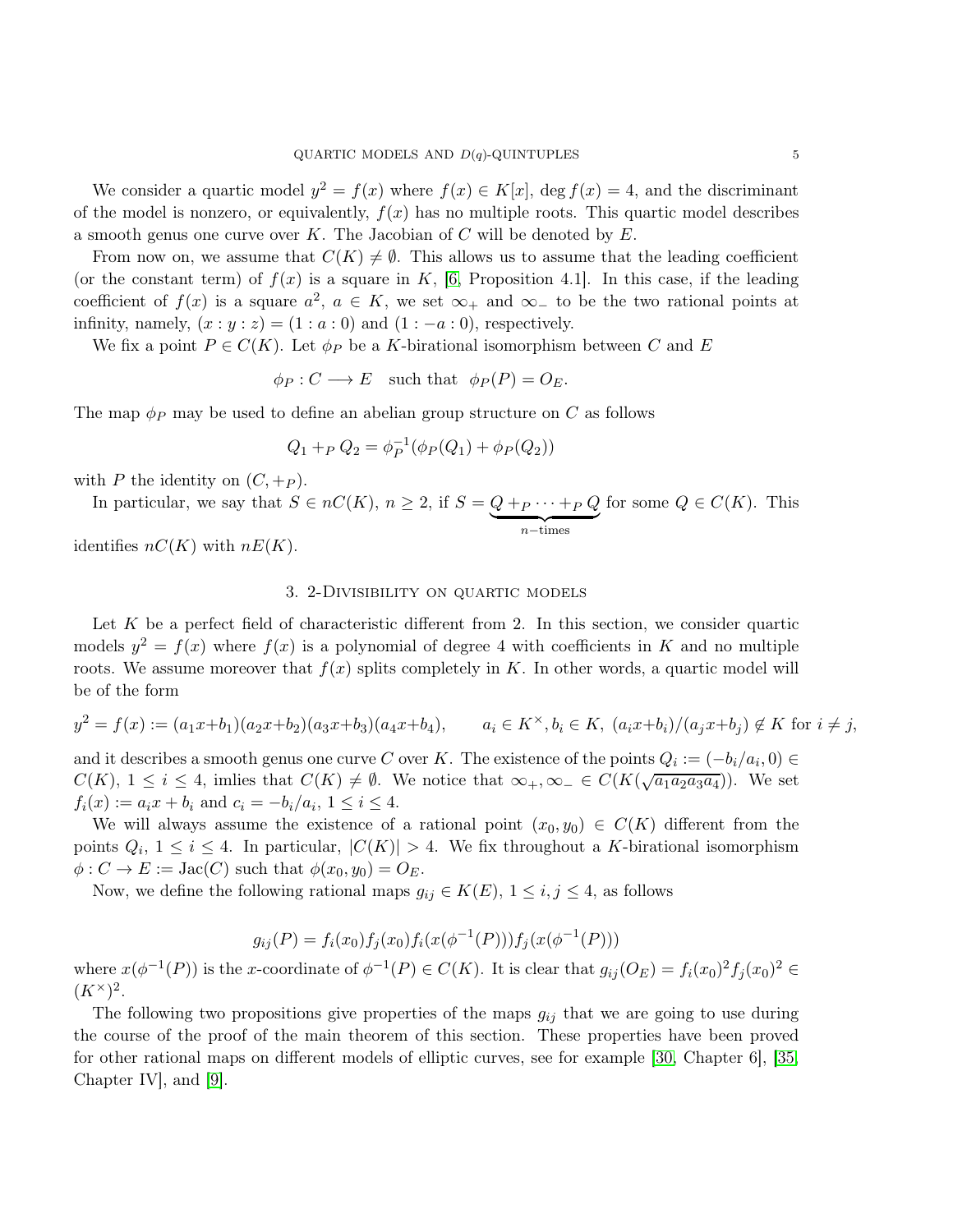<span id="page-5-0"></span>**Proposition 3.1.** Let  $[2] : E \to E$  be the multiplication by-2-morphism on E. There exist  $h_{ij} \in$  $K(E)$  such that  $g_{ij} \circ [2] = h_{ij}^2$  for all  $i, j$ .

PROOF: One can see that  $\text{div}(g_{ij}) = 2\phi(Q_i) + 2\phi(Q_j) - 2\phi(\infty)) - 2\phi(\infty)$ .

We set  $[2]^* : Div(E) \to Div(E)$  to be the map  $(Q) \mapsto \sum_{P \in [2]^{-1}Q}(Q)$ . Let  $\tilde{h}_{ij} \in \overline{K}(E)$  be such that

$$
\begin{array}{rcl}\n\text{div}(\tilde{h}_{ij}) & = & [2]^*(\phi(Q_i) + \phi(Q_j) - \phi(\infty_+) - \phi(\infty_-)) \\
& = & \sum_{T \in E[2]} (M_i + T) + \sum_{T \in E[2]} (M_j + T) - \sum_{T \in E[2]} (N_1 + T) - \sum_{T \in E[2]} (N_2 + T)\n\end{array}
$$

where  $2M_i = \phi(Q_i)$ ,  $2M_j = \phi(Q_j)$ ,  $2N_1 = \phi(\infty_+)$ ,  $2N_2 = \phi(\infty_-)$ . Then we can observe that

$$
\operatorname{div}(g_{ij} \circ [2]) = 2 \operatorname{div}(\tilde{h}_{ij}) = \operatorname{div}(\tilde{h}_{ij}^2).
$$

There exists  $r \in \overline{K}$  such that  $r\tilde{h}_{ij}^2 = g_{ij} \circ [2]$ , see for example [\[28,](#page-17-11) Theorem 7.8.3]. We define  $h_{ij} = \tilde{h}_{ij} \sqrt{r}.$ 

It is clear that  $\tilde{h}_{ij} \in K(E)$  for all i, j. This follows by choosing  $\sigma \in \text{Gal}(\overline{K}/K)$  and observing that  $\sigma$  permutes the zeros of  $\tilde{h}_{ij}$ , and the poles of  $\tilde{h}_{ij}$ , respectively. More precisely,

$$
O_E = (\phi(Q_i))^{\sigma} - \phi(Q_i) = (2M_i)^{\sigma} - 2M_i = 2(M_i^{\sigma} - M_i),
$$

hence  $M_i^{\sigma} = M_i + T$  where  $T \in E[2]$ . Same holds if one replaces  $M_i$  with  $N_i$ . It is left to show that  $r \in (K^{\times})^2$ . This holds by evaluating both sides of the equality  $r\tilde{h}_{ij}^2 = g_{ij} \circ [2]$  at  $O_E$ . The statement holds as  $g_{ij}(O_E) \in (K^{\times})^2$ . ✷

<span id="page-5-1"></span>**Proposition 3.2.** For any  $P, Q \in E(K)$ , one has

$$
g_{ij}(P+Q) \equiv g_{ij}(P)g_{ij}(Q) \mod K^2.
$$

PROOF: When  $i = j$ , the statement is straightforward, so we may pick  $i \neq j$  and set  $g := g_{ij}$ . According to Proposition [3.1,](#page-5-0) we see that  $g \circ [2] = h^2$  for some  $h \in K(E)$ .

Let  $P = 2\tilde{P}$ ,  $Q = 2\tilde{Q}$ . First we will prove

(1) 
$$
\frac{(h(\tilde{P} + \tilde{Q}))^{\sigma}}{h(\tilde{P} + \tilde{Q})} = \frac{(h(\tilde{P}))^{\sigma}}{h(\tilde{P})} \frac{(h(\tilde{Q}))^{\sigma}}{h(\tilde{Q})}
$$

for every  $\sigma \in \text{Gal}(\overline{K}/K)$ . Fix  $T \in E[2]$ , we have  $h^2(S+T) = g \circ [2](S+T) = g \circ [2](S) = h^2(S)$ for any  $S \in E$ , so  $\frac{h(S+T)}{h(S)} = \pm 1$ . Considering the morphism  $E \to \mathbb{P}^1$  induced by the rational map  $S \mapsto h(S + T)/h(S)$ , one then may assume that it must be a constant map. Since  $2\tilde{P} = P \in$  $E(K)$ ,  $2\tilde{Q} = Q \in E(K)$ , we get  $\tilde{P}^{\sigma} - \tilde{P} \in E[2]$ ,  $\tilde{Q}^{\sigma} - \tilde{Q} \in E[2]$ ,  $(\tilde{P} + \tilde{Q})^{\sigma} - (\tilde{P} + \tilde{Q}) \in E[2]$  for every  $\sigma \in \text{Gal}(\bar{K}/K)$ . Now we have

$$
\frac{(h(\tilde{P}))^{\sigma}}{h(\tilde{P})} = \frac{h(\tilde{P}^{\sigma})}{h(\tilde{P})} = \frac{h(\tilde{P} + (\tilde{P}^{\sigma} - \tilde{P}))}{h(\tilde{P})} = \frac{h(S + (\tilde{P}^{\sigma} - \tilde{P}))}{h(S)} \quad \text{for any } S \in E
$$

Similarly,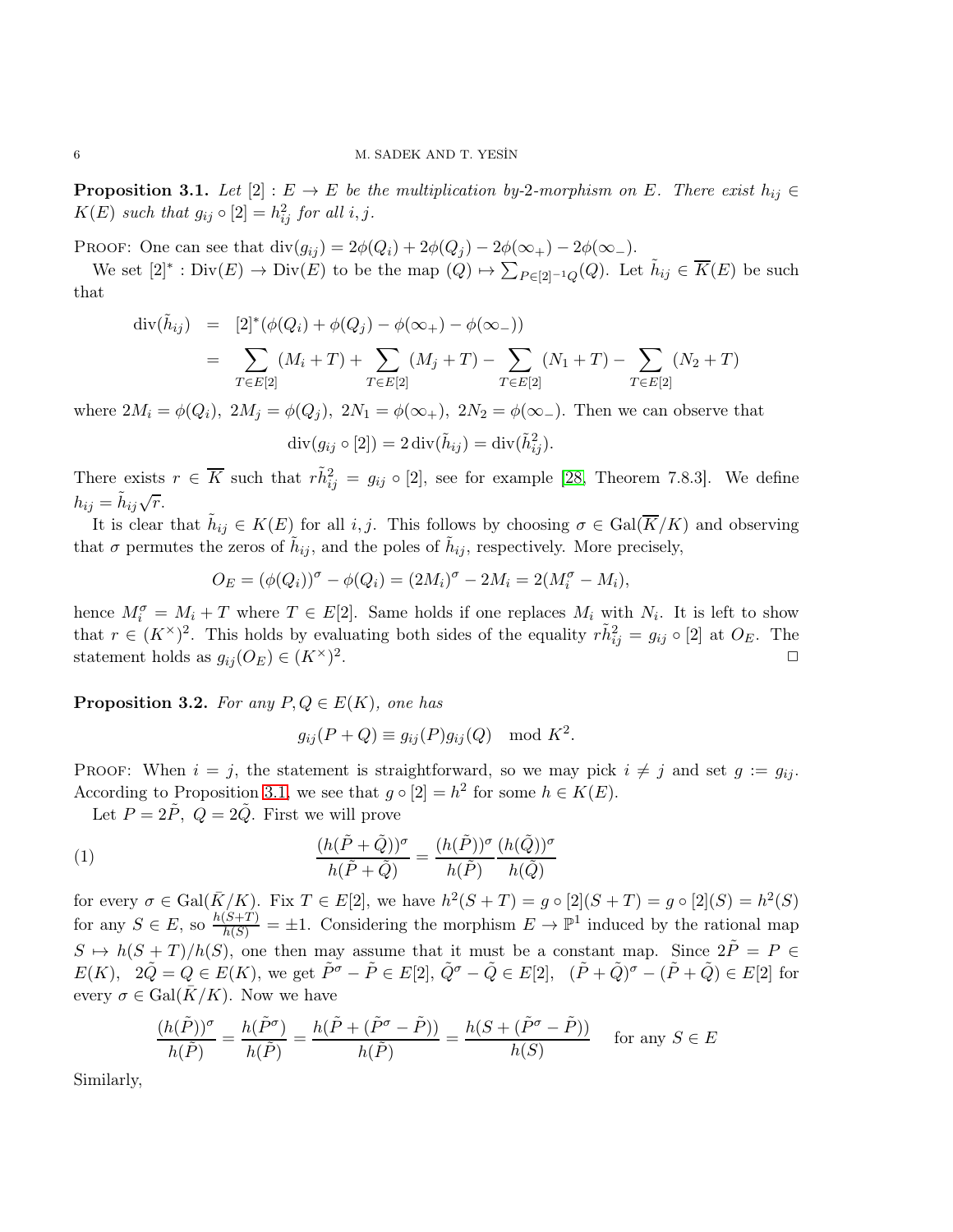$$
\frac{(h(\tilde{Q}))^{\sigma}}{h(\tilde{Q})} = \frac{h(S + (\tilde{Q}^{\sigma} - \tilde{Q}))}{h(S)}, \quad \text{and } \frac{(h(\tilde{P} + \tilde{Q}))^{\sigma}}{h(\tilde{P} + \tilde{Q})} = \frac{h(S + (\tilde{P} + \tilde{Q})^{\sigma} - (\tilde{P} + \tilde{Q}))}{h(S)} \qquad \text{for any } S \in E.
$$

Therefore,

$$
\frac{(h(\tilde{P} + \tilde{Q}))^{\sigma}}{h(\tilde{P} + \tilde{Q})} = \frac{h(S + (\tilde{P} + \tilde{Q})^{\sigma} - (\tilde{P} + \tilde{Q}))}{h(S)} = \frac{h(S + (\tilde{P} + \tilde{Q})^{\sigma} - (\tilde{P} + \tilde{Q}))}{h(S + (\tilde{P})^{\sigma} - \tilde{P})} \frac{h(S + \tilde{P}^{\sigma} - \tilde{P})}{h(S)} = \frac{(h(\tilde{Q}))^{\sigma}}{h(\tilde{Q})} \frac{(h(\tilde{P}))^{\sigma}}{h(\tilde{P})}
$$

This gives

$$
\frac{h(\tilde{P}+\tilde{Q})}{h(\tilde{P})h(\tilde{Q})}=\frac{(h(\tilde{P}+\tilde{Q}))^\sigma}{(h(\tilde{P}))^\sigma(h(\tilde{Q}))^\sigma}=\left(\frac{h(\tilde{P}+\tilde{Q})}{h(\tilde{P})h(\tilde{Q})}\right)^\sigma
$$

for every  $\sigma \in \text{Gal}(\bar{K}/K)$ . Now we have

$$
\frac{h(\tilde{P}+\tilde{Q})}{h(\tilde{P})h(\tilde{Q})} \in K, \text{ i.e., } h^2(\tilde{P}+\tilde{Q}) \equiv h^2(\tilde{P})h^2(\tilde{Q}) \mod K^2.
$$

Thus,

$$
g(P+Q) = g \circ [2](\tilde{P} + \tilde{Q}) = h^2(\tilde{P} + \tilde{Q}) \equiv h^2(\tilde{P})h^2(\tilde{Q}) = g(P)g(Q) \mod K^2.
$$

<span id="page-6-0"></span>**Theorem 3.3.** Let C be a smooth genus 1 curve over  $Q$  defined by an equation of the form

 $y^2 = (a_1x + b_1)(a_2x + b_2)(a_3x + b_3)(a_4x + b_4), \qquad \text{where } a_i \in \mathbb{Q}^{\times}, b_i \in \mathbb{Q}.$ 

Let  $(x_0, y_0) \in C(\mathbb{Q})$  be such that  $x_0 \neq -b_i/a_i$ ,  $i = 1, 2, 3, 4$ . We set  $\phi : C \longrightarrow E := J(C)$  to be a  $\mathbb Q$ -birational isomorphism with  $\phi((x_0, y_0)) = O_E$ . For  $Q \in C(\mathbb Q)$ , one has

 $Q \in 2C(\mathbb{Q})$  if and only if  $f_i(x_0) f_j(x_0) f_i(x(Q)) f_j(x(Q)) \in \mathbb{Q}^2$  for all  $i, j \in \{1, 2, 3, 4\}$  where  $f_i(x) = a_i x + b_i.$ 

PROOF: The statement that  $Q \in 2C(\mathbb{Q})$  implies that  $f_i(x_0) f_j(x_0) f_i(x(Q)) f_j(x(Q)) \in \mathbb{Q}^2$  is a direct consequence of Proposition [3.1.](#page-5-0)

So we assume that  $Q \in C(\mathbb{Q})$  is such that  $f_i(x_0) f_j(x_0) f_i(x(Q)) f_j(x(Q)) \in \mathbb{Q}^2$ . Let  $P \in E(\mathbb{Q})$  be such that  $\phi^{-1}(P) = Q$ . It suffices to show that if  $g_{ij}(P) \equiv 1 \mod Q^2$  for all  $i, j$ , then  $P \in 2E(\mathbb{Q})$ .

Set  $[2]^{-1}P = \{R_i : 1 \le i \le 4\} \subset E$ . Let fix  $R \in [2]^{-1}P$ . We also set  $R_{C,i} = \phi^{-1}(R_i) \in C$ ,  $i = 1, 2, 3, 4$ . We recall that  $R_i = R + T_i$  for some  $T_i \in E[2]$ . A simple calculation of the Jacobian E shows that  $E(\mathbb{Q})[2] \cong \mathbb{Z}/2\mathbb{Z} \times \mathbb{Z}/2\mathbb{Z}$ , hence all 2-torsion points of E are rational. It follows that  $[\mathbb{Q}(x(R_i), y(R_i)) : \mathbb{Q}]$  is fixed for all  $i = 1, 2, 3, 4$ .

Recall that  $g_{ij} \in K(E)$ ,  $1 \le i, j \le 4$ , is defined as follows

$$
g_{ij}(P) = f_i(x_0) f_j(x_0) f_i(x(\phi^{-1}(P))) f_j(x(\phi^{-1}(P)))
$$

 $\Box$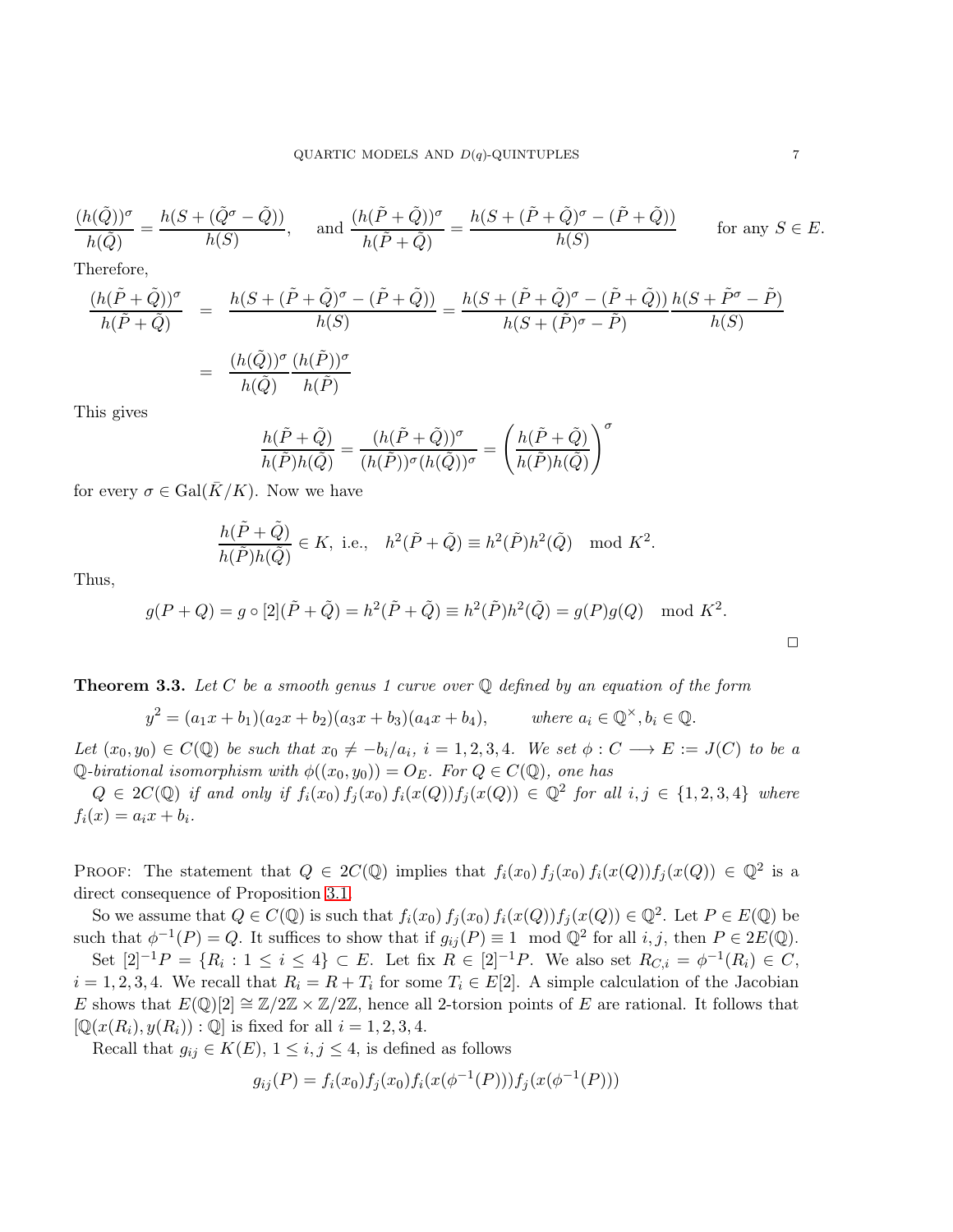where  $x(\phi^{-1}(P))$  is the x-coordinate of  $\phi^{-1}(P) \in C(K)$ . By Proposition [3.2,](#page-5-1) we have

$$
g_{ij}(P) = g_{ij}(2R_m) \equiv g_{ij}(R_m)^2 \mod \mathbb{Q}^2
$$
,  $m = 1, 2, 3, 4$ .

However, one knows that  $g_{ij}(P) \in \mathbb{Q}^2$  by assumption. It follows that  $g_{ij}(R_m) \in \mathbb{Q}$ . Since  $g_{ij}(R_m)$  $f_i(x_0)f_j(x_0)f_i(x(R_{C,m}))f_j(x(R_{C,m}))$ , it follows that  $[\mathbb{Q}(x(R_{C,m})) : \mathbb{Q}] \leq 2$ . Writing  $x(R_{C,m})$  $A + B\sqrt{D}$  for some  $A, B, D \in \mathbb{Q}$ , one sees that

$$
\frac{g_{12}(R_m)}{f_1(x_0)f_2(x_0)} = (a_1(A+B\sqrt{D})+b_1)(a_2(A+B\sqrt{D})+b_2) \in \mathbb{Q}^*.
$$

Therefore, either  $B = 0$  or  $a_1b_2 + 2a_1a_2A + a_2b_1 = 0$ . If  $B \neq 0$ , then  $A = \frac{-a_1b_2 - a_2b_1}{2a_1a_2}$  $\frac{1b_2-a_2b_1}{2a_1a_2}$ . In a similar fashion, since  $\frac{g_{13}(R_m)}{f_1(x_0)f_3(x_0)} \in \mathbb{Q}$ , one has  $A = \frac{-a_1b_3-a_3b_1}{2a_1a_3}$  $\frac{1}{2}b_3-a_3b_1}{a_3}$ . One concludes that  $\frac{b_2}{a_2} = \frac{b_3}{a_3}$  $\frac{b_3}{a_3},$ which contradicts the fact that the points  $(-b_i/a_i, 0) \in C$  must be distinct. It follows that  $B = 0$ , i.e.,  $x(R_{C,m}) \in \mathbb{Q}$ . Since  $y(R_{C,m})^2 = f_1(x(R_{C,m}))f_2(x(R_{C,m}))f_3(x(R_{C,m}))f_4(x(R_{C,m}))$ , the latter implies that  $y(R_{C,m}) \in \mathbb{Q}$  or  $y(R_{C,m}) = K\sqrt{D}$  for some  $K \in \mathbb{Q}$  and  $D \in \mathbb{Q}^*/\mathbb{Q}^{*2}$ . In particular,  $\mathbb{Q}(R_{C,m}) = \mathbb{Q}(\sqrt{D})$ . Since  $\phi$  is a Q-birational isomorphism, it follows that  $\mathbb{Q}(R_m) = \mathbb{Q}(\sqrt{D})$ . Moreover, from the observation above, all  $R_m$  are Q-rational, or all are defined over  $\mathbb{Q}(\sqrt{D}) \setminus \mathbb{Q}$ .

One knows that since  $P \in E(\mathbb{Q})$ , it follows that

$$
P = P^{\sigma} = (2R)^{\sigma} = 2R^{\sigma}
$$

for all  $\sigma \in \text{Gal}(\overline{\mathbb{Q}}/\mathbb{Q})$ . In addition, since  $\phi^{-1}(S^{\sigma}) = (\phi^{-1}(S))^{\sigma}$  for all  $\sigma \in \text{Gal}(\overline{\mathbb{Q}}/\mathbb{Q})$  and  $S \in E$ . Therefore, we may assume without loss of generality that

$$
R_{C,1} = (u_1, u_2\sqrt{D}), \ R_{C,2} = (u_1, -u_2\sqrt{D}), \ R_{C,3} = (v_1, v_2\sqrt{D}) \ R_{C,4} = (v_1, -v_2\sqrt{D}),
$$

where  $u_1, v_1, u_2, v_2 \in \mathbb{Q}$ .

We observe that  $g_{ij}(R_1)g_{ij}(R_2) \in \mathbb{Q}^2$ , we also see that  $g_{ij}(R_1)g_{ij}(R_2) \equiv g_{ij}(P+T_1)$  for some  $T_1 \in E[2]$  for  $i, j \in \{1, 2, 3, 4\}$ . In view of Proposition [3.2,](#page-5-1) we obtain that  $g_{ij}(T_1) \in \mathbb{Q}^2$  for  $i, j \in \{1, 2, 3, 4\}$ . Repeating the argument above for  $R_3$  and  $R_4$ , we get that  $g_{ij}(T_2)$  for some  $T_2 \in E[2], T_2 \neq T_1$ . Noticing that  $T_2 \pm T_1 \in E[2]$ , it follows that  $g_{ij}(T) \in \mathbb{Q}^2$  for all  $i, j = 1, 2, 3, 4$ , and all  $T \in E[2]$ .

Using the fact that  $g_{ij}(T) \in \mathbb{Q}^2$  for all  $T \in E[2]$ , we may replace the point P in the argument above with a point  $T \in E[2]$ . In particular, as seen above, this leads to the following: Given  $T_i \in$  $E[2], i = 1, 2, 3, 4$ , there exists  $T_i^j \in E$  such that  $2T_i^j = T_i$ ,  $j = 1, 2, 3, 4$ , where  $T_i^1, T_i^2, T_i^3, T_i^4$  are all in  $E(\mathbb{Q})$  or all in  $E(\mathbb{Q}(\sqrt{d_i}))\setminus E(\mathbb{Q})$  for some square free integer  $d_i \neq 0$ . Now since  $2(T_i^j \pm T_s^t) \in E[2]$ , then this implies that all  $T_i^j \in E(K)$ , for all  $1 \le i, j \le 4$ , where K is either  $\mathbb{Q}(\sqrt{D})$  or  $\mathbb{Q}(\sqrt{D}, \sqrt{D'})$ where D and D' are square free integers. The fact that  $T_i^j$  $i_i^j$  cannot be all in  $E(\mathbb{Q})$  is due to Mazur's classification of rational torsion points on elliptic curves defined over Q, see [\[36\]](#page-17-12) or [\[37,](#page-17-2) VIII.7, Theorem 7.5].

Now we rule out the possibility that  $T_i^j$  $\mathbb{R}^j_i$  are lying in  $E(K)$  where K is either  $\mathbb{Q}(\sqrt{D})$  or  $\mathbb{Q}(\sqrt{D}, \sqrt{D'})$ , hence  $R_{C,i}$  should have all lived in  $C(\mathbb{Q})$  for  $i = 1, 2, 3, 4$ . If  $K = \mathbb{Q}(\sqrt{D})$ , then this means that the torsion part of  $E(K)$  contains complete 2-torsion where for each 2-torsion point  $T_i$  there are 4 distinct torsion point  $T_i^j$ <sup>j</sup> such that  $4T_i^j = T_i$ . A complete classification of possible torsion points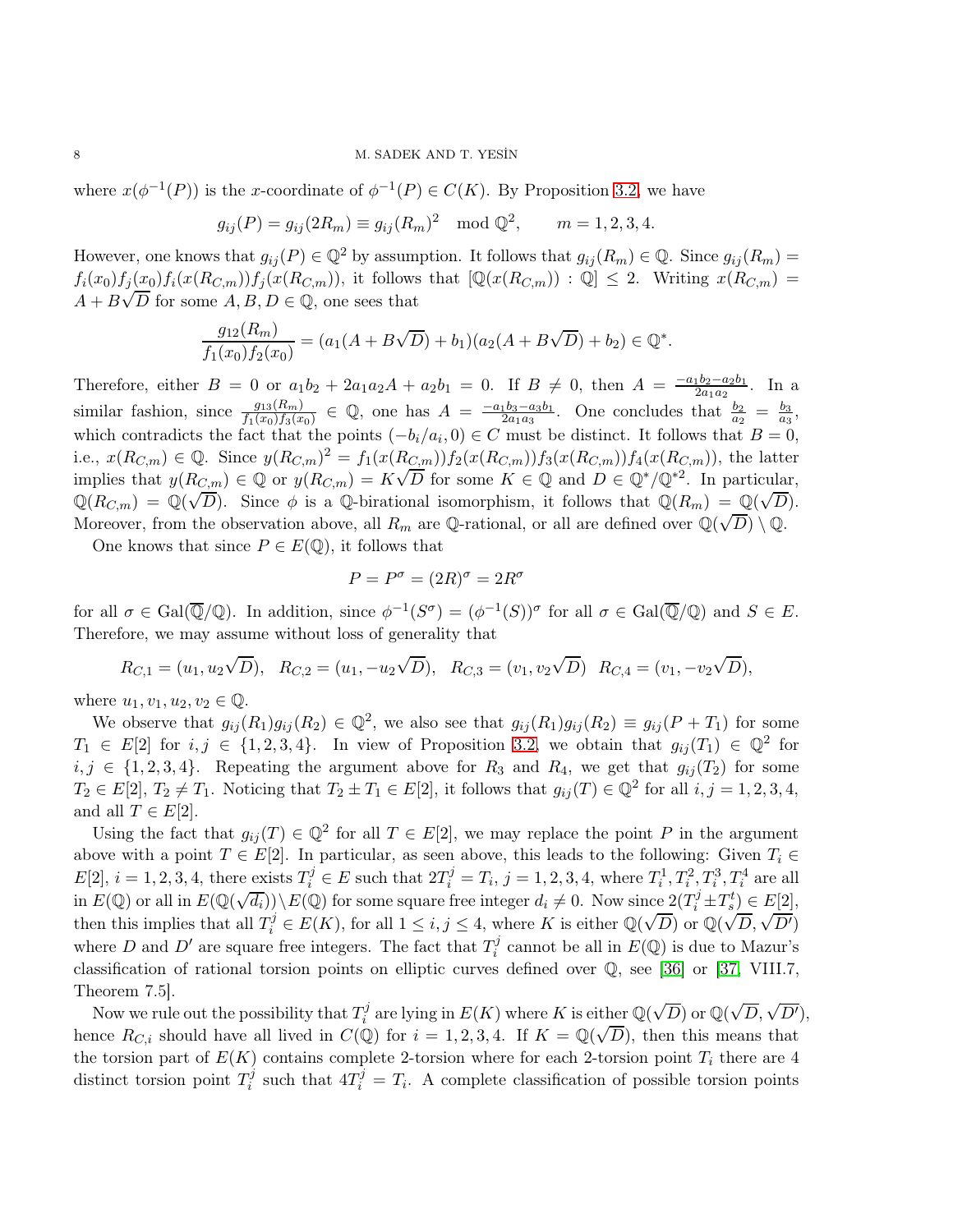of elliptic curves over quadratic fields was established in [\[33,](#page-17-13) [34\]](#page-17-14) after a series of papers. In particular, if an elliptic curve is defined over  $E(\mathbb{Q}(\sqrt{D}))$  with a non-cyclic torsion group containing  $\mathbb{Z}/2\mathbb{Z} \times \mathbb{Z}/2\mathbb{Z}$ , then it should be one of the following groups

$$
\mathbb{Z}/2\mathbb{Z} \times \mathbb{Z}/2m\mathbb{Z}, 1 \le m \le 6, \qquad \text{or } \mathbb{Z}/4\mathbb{Z} \times \mathbb{Z}/4\mathbb{Z}
$$

where it can be seen easily that it is impossible for the 2-torsion points to satisfy the aforementioned property.

Now we rule out the possibility that  $K = \mathbb{Q}(\sqrt{D}, \sqrt{D'})$ . In [\[4\]](#page-16-18), a complete classification for torsion points of elliptic curves defined over Galois quartic fields is given. If an elliptic curve is defined over  $E(K)$  with a non-cyclic torsion group containing  $\mathbb{Z}/2\mathbb{Z} \times \mathbb{Z}/2\mathbb{Z}$ , then it should be one of the following groups [\[4,](#page-16-18) Theorem 1.4]

$$
\mathbb{Z}/2\mathbb{Z} \times \mathbb{Z}/2m\mathbb{Z}, 1 \leq m \leq 8, \qquad \mathbb{Z}/4\mathbb{Z} \times \mathbb{Z}/4n\mathbb{Z}, n = 1, 2, \qquad \text{or } \mathbb{Z}/6\mathbb{Z} \times \mathbb{Z}/6\mathbb{Z}.
$$

Again one may check that for neither of these groups all two torsion points are divisible by 4. Hence when  $g_{ij}(P) \in \mathbb{Q}^2$ , for all  $i, j = 1, 2, 3, 4$ , then  $R_{C,i} \in C(\mathbb{Q})$ , in particular  $Q = \phi^{-1}(P) \in 2C(\mathbb{Q})$ .  $\Box$ 

<span id="page-8-0"></span>**Remark 3.4.** In Theorem [3.3,](#page-6-0) if  $(x_0, y_0)$  is chosen to be  $\infty_+$ , then  $g_{ij}$  becomes

$$
g_{ij}(P) = a_i a_j f_i(x(\phi^{-1}(P))) f_j(x(\phi^{-1}(P))).
$$

<span id="page-8-1"></span>In this case we assume  $a_1a_2a_3a_4 \in (K^{\times})^2$  to make sure that the points  $\infty_{\pm}$  are in  $C(\mathbb{Q})$ .

#### 4. Examples

Let  $C$  be defined over a perfect field  $K$  by the following quartic model

$$
v^2 = au^4 + bu^3 + cu^2 + du + q^2
$$

where  $a, b, c, d \in K$  and  $q \in K^*$ . The birational isomorphism  $\phi_1 : C \to E := J(C)$  is defined by

(2) 
$$
x = (2q(v+q) + du)/u^2
$$
 and  $y = (4q^2(v+q) + 2q(du+cu^2) - d^2u^2/2q)/u^3$ 

where  $E$  is described by

$$
y^2 + a_1xy + a_3y = x^3 + a_2x^2 + a_4x + a_6,
$$

and

$$
a_1 = d/q
$$
,  $a_2 = c - d^2/4q^2$ ,  $a_3 = 2qb$ ,  $a_4 = -4q^2a$ ,  $a_6 = a_2a_4$ ,

see [\[5,](#page-16-19) Chapter 1, Proposition 1.2.1]. The inverse map is given by

$$
u = (2q(x + c) - d^2/2q)/y,
$$
  $v = -q + u(ux - d)/2q.$ 

In view of Theorem [3.3,](#page-6-0) the point  $(x_0, y_0)$  is  $(0, q)$  as  $\phi(0, q) = O_E$ .

**Example 4.1.** Let  $C: v^2 = (u+1)(4u+1)(5u+1)(14u+1)$ . We consider the map  $\phi_1: C \to E$ defined above, where

$$
E: y^2 + 24xy + 852y = x^3 + 25x^2 - 1120x - 28000.
$$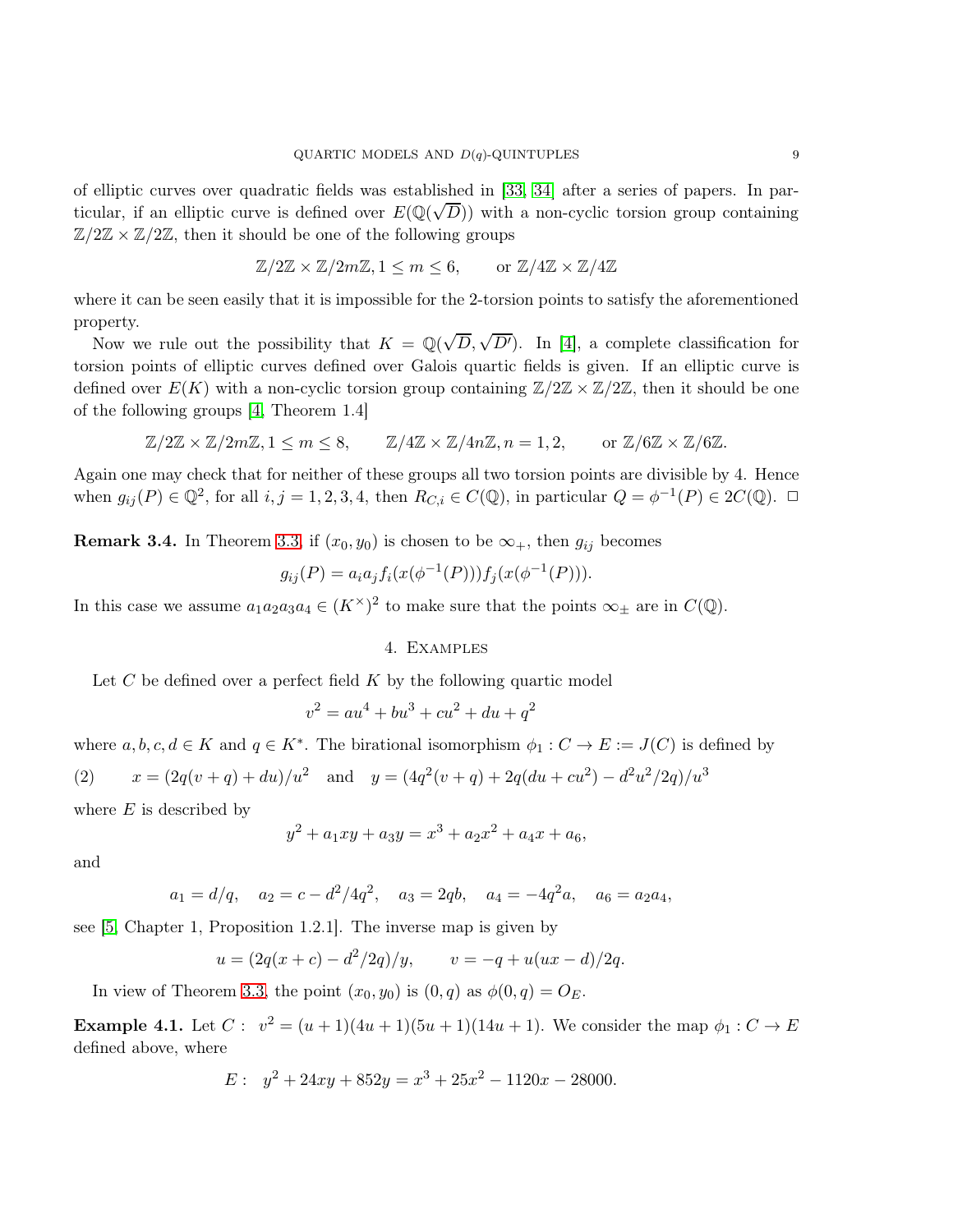We start with the point  $T = (1, 30) \in C(\mathbb{Q})$ . Then

 $\phi_1(T) = (86, 222), \text{ and } 2\phi_1(T) = (-14335/784, -289575/21952) \in E(\mathbb{Q}).$ 

Now  $Q = \phi_1^{-1}(2\phi_1(T)) = (-56/55, 1053/605) \in 2C(\mathbb{Q})$ . Setting  $f_1(u) = u + 1$ ,  $f_2(u) = 4u + 1$ ,  $f_3(u) = 5u + 1$  and  $f_4(u) = 14u + 1$ , we see that

$$
f_1\left(\frac{-56}{55}\right) = \frac{-1}{55}, \quad f_2\left(\frac{-56}{55}\right) = \frac{-169}{55}, \quad f_3\left(\frac{-56}{55}\right) = \frac{-225}{55}, \quad f_4\left(\frac{-56}{55}\right) = \frac{-729}{55}.
$$

Since  $f_i(0) = 1$  for  $i = 1, 2, 3, 4$ , it follows that

$$
g_{ij}(2\phi_1(T)) = f_i(-56/55) f_j(-56/55) \in \mathbb{Q}^2
$$
 for all  $i, j = 1, 2, 3, 4$ .

**Example 4.2.** Let  $C: v^2 = (u+2)(u+4)(u+8)(u+9)$ . Then the transformation  $\phi_1$  gives the elliptic curve

$$
E: \ y^2 + \frac{71}{3}xy + 1104y = x^3 + \frac{1511}{36}x^2 - 2304x - 96704.
$$

Considering the point  $T = (-5, 6) \in C(\mathbb{Q})$ , we obtain

$$
\phi_1(T) = (-56, 404/3), \text{ and } 2\phi_1(T) = (-199/4, 245/6) \in E(\mathbb{Q}).
$$

Now the point  $\phi_1^{-1}(2\phi_1(T)) = (-64/7, -120/49)$  lies in  $2C(\mathbb{Q})$ . We see that

$$
f_1\left(\frac{-64}{7}\right) = \frac{-50}{7}, \quad f_2\left(\frac{-64}{7}\right) = \frac{-36}{7}, \quad f_3\left(\frac{-64}{7}\right) = \frac{-8}{7}, \quad f_4\left(\frac{-64}{7}\right) = \frac{-1}{7}
$$

where  $f_1(u) = u + 2$ ,  $f_2(u) = u + 4$ ,  $f_3(u) = u + 8$  and  $f_4(u) = u + 9$ . Since  $f_1(0) = 2$ ,  $f_2(0) =$ 4,  $f_3(0) = 8$ ,  $f_4(0) = 9$ , we see that

$$
g_{ij}(2\phi_1(T)) = f_i(0)f_j(0)f_i(-64/7)f_j(-64/7) \in \mathbb{Q}^2 \quad \text{for all } i, j.
$$

In the following example, we consider a birational map between a quartic model and its jacobian elliptic curve different from the map introduced in the previous two examples. The elliptic curve

$$
E: w^2 = v^3 + Av + B,
$$

where  $A, B \in K$ , is the Jacobian of the elliptic curve defined by the following quartic model

$$
C: y^2 = x^4 - 6ax^2 - 8bx + c
$$

where  $c = -4A - 3a^2$  and  $B = b^2 - a^3 - Aa$ . We notice that the point  $P = (a, b) \in E(K)$  and that  $\infty_+$  and  $\infty_-$  map to  $O_E$  and P respectively, see [\[1,](#page-16-20) §2]. We define a birational isomorphism  $\phi_2 : C \to E$  as follows

$$
x = \frac{w+b}{v-a}, \quad y = 2v + a - \left(\frac{w+b}{v-a}\right)^2,
$$

whereas the inverse map of  $\phi_2$  is given by

$$
v = \frac{1}{2}(x^2 + y - a),
$$
  $w = \frac{1}{2}(x^3 + xy - 3ax - 2b).$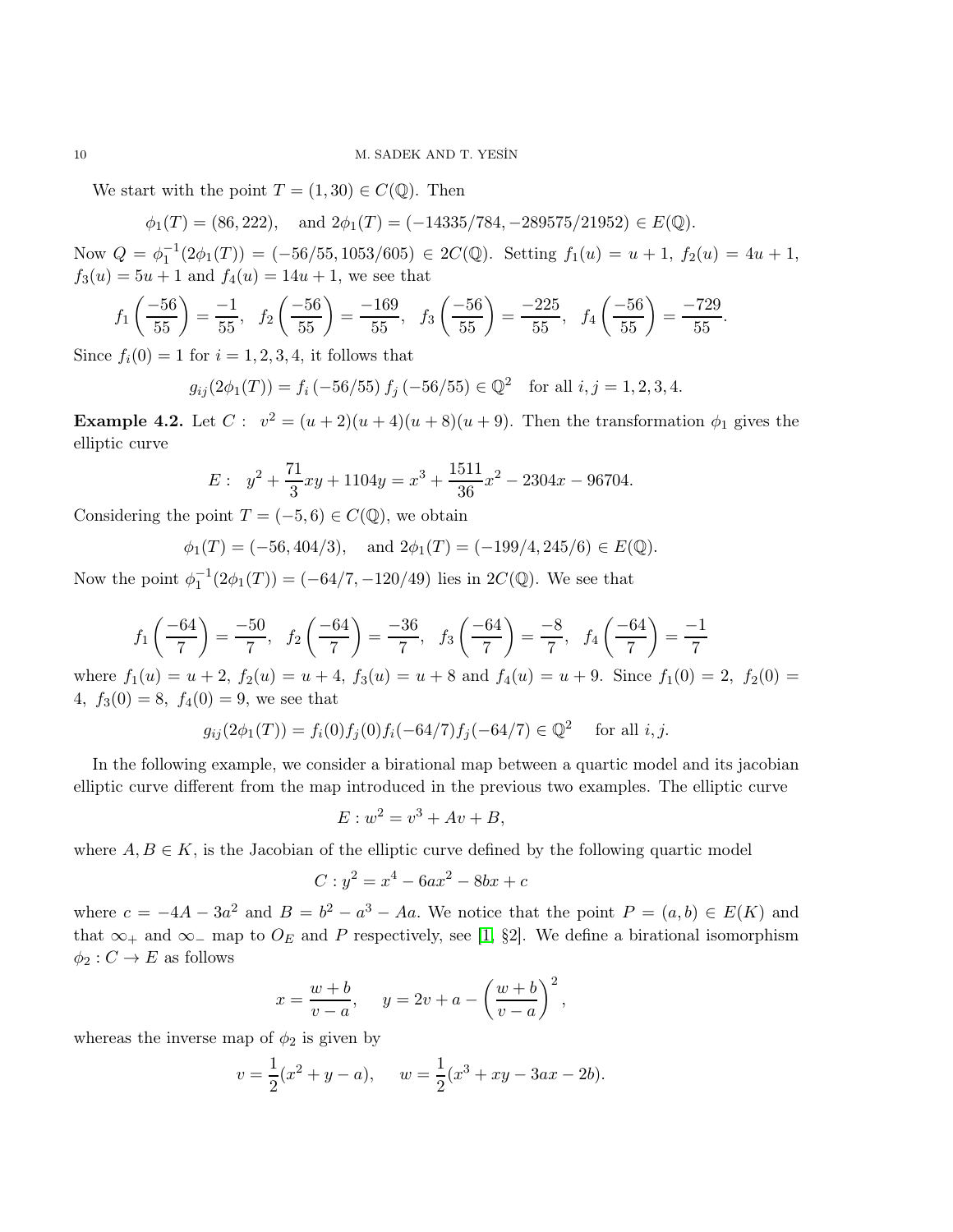Example 4.3. Let  $C: y^2 = (x+2)(x+4)(x+8)(x+9)$ . Applying the transformation  $x \mapsto x - \frac{23}{4}$  $\frac{23}{4}$ ,  $y \mapsto y$ , we get the quartic curve

$$
\tilde{C}: y^2 = x^4 - \frac{131}{8}x^2 - \frac{33}{8}x + \frac{12285}{256}.
$$

Setting  $a = \frac{131}{48}$ ,  $b = \frac{33}{64}$ ,  $A = -\frac{211}{12}$ ,  $B = \frac{754}{27}$ , the Jacobian elliptic curve is defined by

$$
E: w^2 = v^3 - \frac{211}{12}v + \frac{754}{27}
$$

The point  $Q = (-5, 6)$  is in  $C(\mathbb{Q})$  and  $2Q = (-\frac{217}{24}, \frac{715}{576})$ . We get

$$
f_1\left(-\frac{217}{24}\right) = -\frac{169}{24}, \quad f_2\left(-\frac{217}{24}\right) = -\frac{121}{24}, \quad f_3\left(-\frac{217}{24}\right) = -\frac{25}{24}, \quad f_4\left(-\frac{217}{24}\right) = -\frac{1}{24}
$$

where  $f_1(x) = x + 2$ ,  $f_2(x) = x + 4$ ,  $f_3(x) = x + 8$  and  $f_4(x) = x + 9$ . According to Remark [3.4,](#page-8-0)  $a_i = 1$  for all  $i = 1, 2, 3, 4$ . It follows that

$$
g_{ij}(2\phi_1(Q)) = f_i(-217/24)f_j(-217/24) \in \mathbb{Q}^2
$$
 for all *i*, *j*.

#### 5. 4-torsion points on quartic models

In what follows we give a necessary and sufficient condition for an elliptic curve defined by a quartic model over Q to possess a 4-torsion point.

<span id="page-10-0"></span>**Theorem 5.1.** Let C be a smooth genus one curve defined over  $\mathbb Q$  by

$$
v^{2} = (k_{1}u + 1)(k_{2}u + 1)(k_{3}u + 1)(k_{4}u + 1), \qquad k_{i} \in \mathbb{Q}^{\times}.
$$

Fix the map  $\phi_1: C \to E := J(C)$  defined as in [§4.](#page-8-1) Then C has a 4-torsion point defined over Q if and only if one of the following holds:

- i)  $(k_1 k_3)(k_2 k_4)$  and  $(k_1 k_2)(k_3 k_4)$  are both squares in  $\mathbb{Q}$ ; or
- ii)  $(k_2 k_3)(k_1 k_4)$  and  $(k_1 k_2)(k_4 k_3)$  are both squares in  $\mathbb{Q}$ ; or
- iii)  $(k_3 k_2)(k_1 k_4)$  and  $(k_1 k_3)(k_4 k_2)$  are both squares in  $\mathbb{Q}$ .

PROOF: The curve  $J(C)$  is defined by the Weierstrass equation

$$
E := y^2 + a_1xy + a_3y = x^3 + a_2x^2 + a_4x + a_6
$$

where  $a_1 = k_1 + k_2 + k_3 + k_4$ ,  $a_2 = k_1k_2 + k_1k_3 + k_2k_3 + k_1k_4 + k_2k_4 + k_3k_4 - \frac{1}{4}$  $\frac{1}{4}(k_1+k_2+k_3+k_4)^2$ ,  $a_3 =$  $2(k_1k_2k_3 + k_2k_3k_4 + k_1(k_2 + k_3)k_4)$ ,  $a_4 = -4k_1k_2k_3k_4$ ,  $a_6 = a_2a_4$ . Using MAGMA, the 2-torsion points on  $E$  are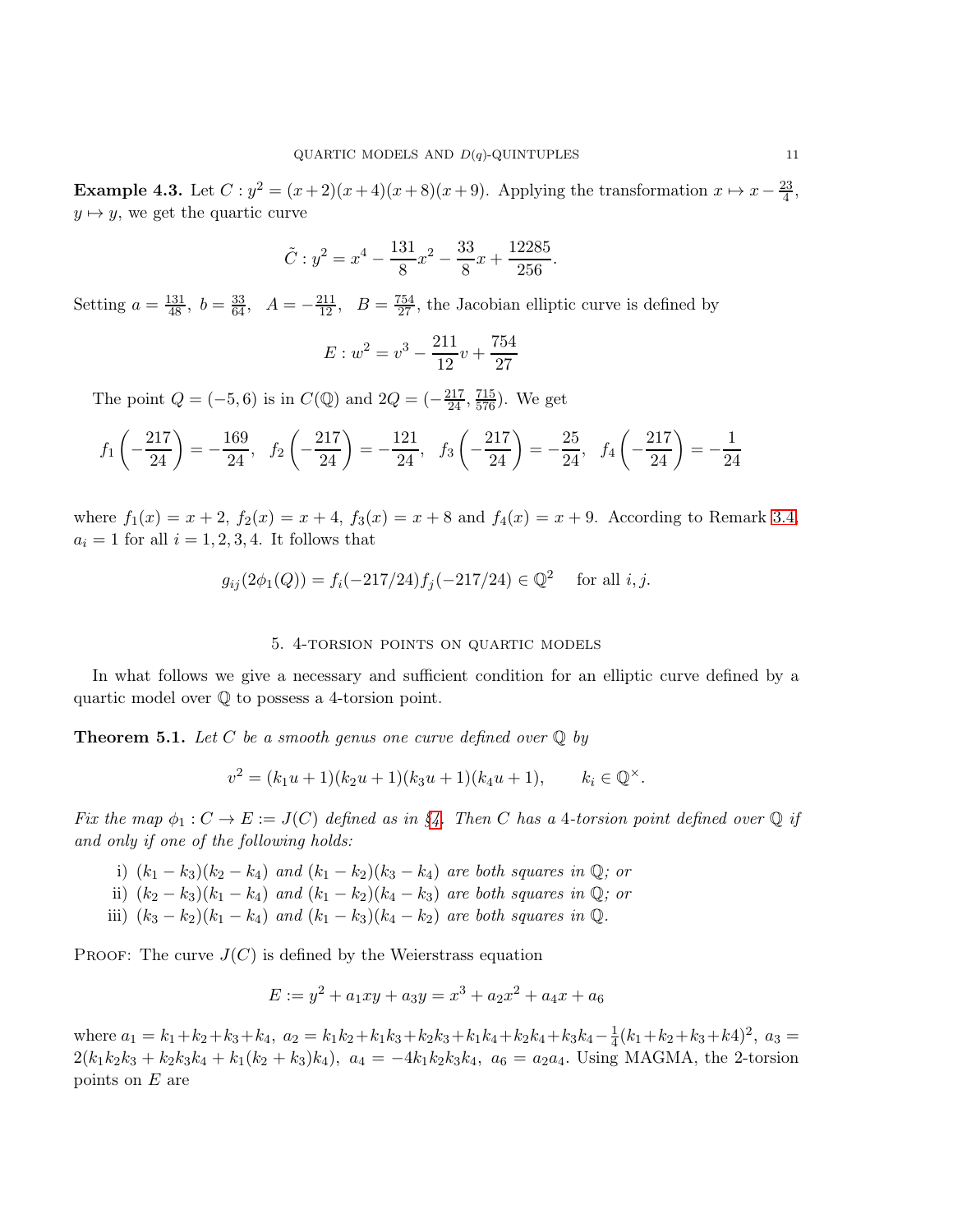$$
P_1 = O_E,
$$
  
\n
$$
P_2 = (-k_1k_4 - k_2k_3, \frac{1}{2}k_1^2k_4 - \frac{1}{2}k_1k_2k_3 - \frac{1}{2}k_1k_2k_4 - \frac{1}{2}k_1k_3k_4 + \frac{1}{2}k_1k_4^2 + \frac{1}{2}k_2^2k_3 + \frac{1}{2}k_2k_3^2 - \frac{1}{2}k_2k_3k_4),
$$
  
\n
$$
P_3 = (-k_1k_3 - k_2k_4, \frac{1}{2}k_1^2k_3 - \frac{1}{2}k_1k_2k_3 - \frac{1}{2}k_1k_2k_4 + \frac{1}{2}k_1k_3^2 - \frac{1}{2}k_1k_3k_4 + \frac{1}{2}k_2^2k_4 - \frac{1}{2}k_2k_3k_4 + \frac{1}{2}k_2k_4^2),
$$
  
\n
$$
P_4 = (-k_1k_2 - k_3k_4, \frac{1}{2}k_1^2k_2 + \frac{1}{2}k_1k_2^2 - \frac{1}{2}k_1k_2k_3 - \frac{1}{2}k_1k_2k_4 - \frac{1}{2}k_1k_3k_4 - \frac{1}{2}k_2k_3k_4 + \frac{1}{2}k_3^2k_4 + \frac{1}{2}k_3k_4^2).
$$

Then

 $\phi_1^{-1}(P_2) = ((k_1 - k_2 - k_3 + k_4)/(k_2k_3 - k_1k_4), -(((k_1 - k_2)(k_1 - k_3)(k_2 - k_4)(k_3 - k_4))/(k_2k_3 - k_1k_4)^2)),$  $\phi_1^{-1}(P_3) = ((-k_1 + k_2 - k_3 + k_4)/(k_1k_3 - k_2k_4), ((k_1 - k_2)(k_2 - k_3)(k_1 - k_4)(k_3 - k_4))/(k_1k_3 - k_2k_4)^2),$  $\phi_1^{-1}(P_4) = ((-k_1 - k_2 + k_3 + k_4)/(k_1k_2 - k_3k_4), ((k_1 - k_3)(-k_2 + k_3)(k_1 - k_4)(k_2 - k_4))/(k_1k_2 - k_3k_4)^2).$ 

In view of Theorem [3.3,](#page-6-0) the point  $\phi_1^{-1}(P_2) = (u_2, v_2) \in 2C(\mathbb{Q})$  if and only if  $(k_iu_2+1)(k_ju_2+1) \in \mathbb{Q}^2$ , where  $i, j \in \{1, 2, 3, 4\}$ . Now direct substitution yields that the latter conditions are equivalent to  $(k_1 - k_3)(k_2 - k_4)$  and  $(k_1 - k_2)(k_3 - k_4)$  are squares in Q. The other two conditions follow by considering the points  $\phi_1^{-1}(P_3)$  and  $\phi_1^{-1}(P_4)$ . considering the points  $\phi_1^{-1}(P_3)$  and  $\phi_1^{-1}$  $(P_4)$ .

As an application of Theorem [5.1,](#page-10-0) we construct the following example of a 2-parameter family of elliptic curves over Q described by a quartic equation for which none of the nonsingular fibers has a nontrivial rational torsion point of order 4.

**Example 5.2.** Let  $C_{s,t}$  be a smooth genus 1 curve over  $\mathbb{Q}(s,t)$  defined by

$$
v^{2} = \left(\frac{t^{2} + s^{2} + ts}{t + s}u + 1\right)\left(\frac{-ts}{t + s}u + 1\right)(tu + 1)(su + 1).
$$

Setting  $k_1 = \frac{t^2 + s^2 + ts}{t + s}$  $\frac{t-s^2+ts}{t+s}$ ,  $k_2 = \frac{-ts}{t+s}$ , one may use Theorem [5.1](#page-10-0) to investigate the existence of rational numbers s, t such that  $C_{s,t}$  has a torsion point of order 4. Condition (iii) of Theorem [5.1](#page-10-0) is the fact that the two expressions  $t(2s + t)$  and  $s(2t + s)$  are squares in  $\mathbb{Q}$ . The latter is equivalent to the existence of a rational point on the following intersection of two quadric surfaces in  $\mathbb{P}^3$ :

$$
u^2 = t(2s + 1), \qquad v^2 = s(2t + s).
$$

In fact, the latter intersection is an elliptic curve that can be described by the Weierstrass equation  $y^2 = x^3 - 4x^2 + 16x$  and whose Mordell-Weil group is isomorphic to  $\mathbb{Z}/4\mathbb{Z}$  corresponding to the points  $(s : t : u : v) = (0 : 1 : \pm 1 : 0), (1 : 0 : 0 : \pm 1).$ 

Conditions (i) and (ii) of Theorem [5.1](#page-10-0) are equivalent to the existence of a rational point on the intersection of the quadric surfaces

$$
u2 = -s(s + 2t),
$$
  $v2 = -s2 + t2$ , and  
\n $u2 = -t(t + 2s),$   $v2 = -t2 + s2$ ,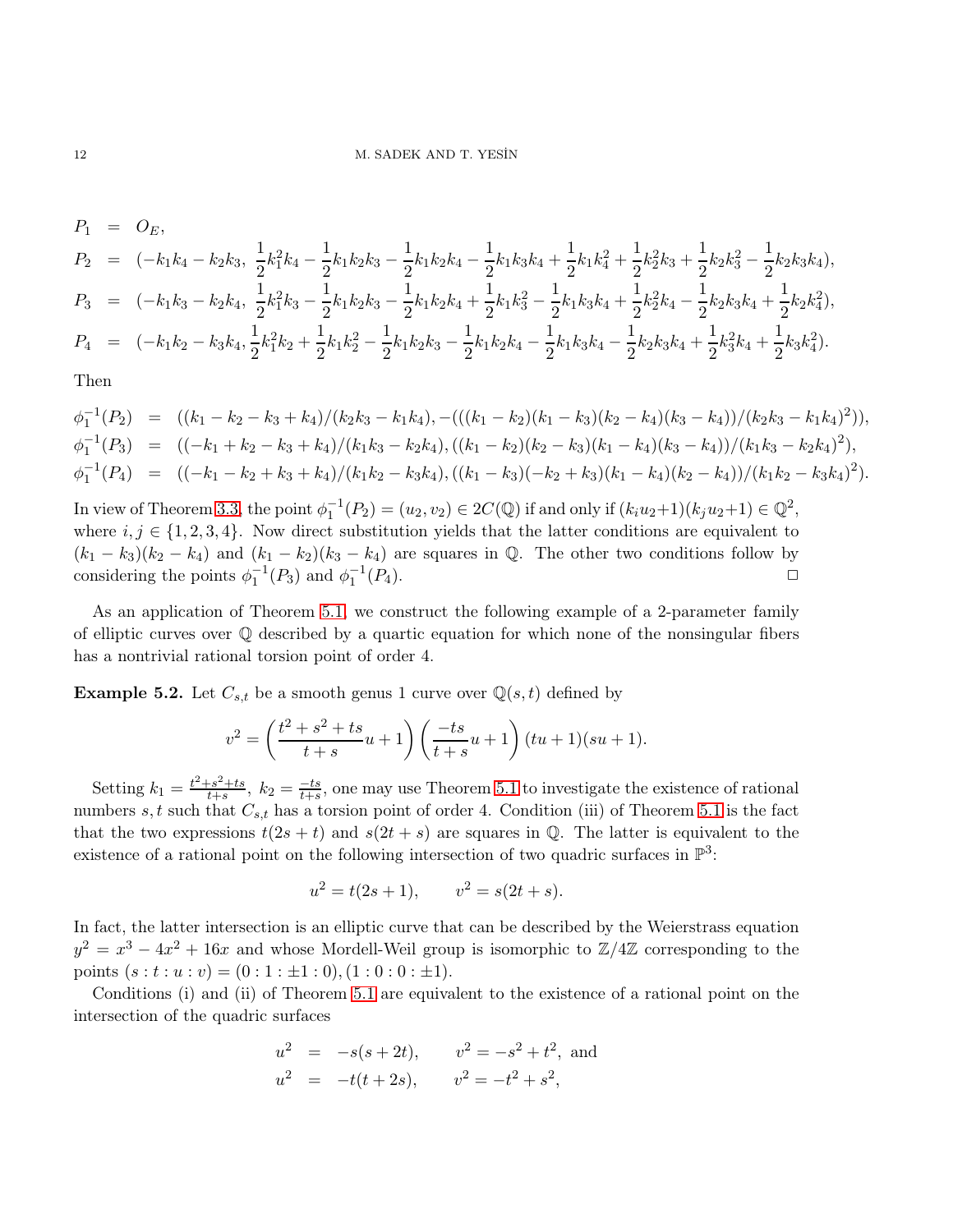respectively. Both intersections are isomorphic to the elliptic curve described by  $y^2 = x^3 - x^2 + x$ whose Mordell-Weil group is isomorphic to  $\mathbb{Z}/4\mathbb{Z}$  corresponding to the points  $(s : t : u : v) = (0 :$  $1:0: \pm 1$ ,  $(1:-1: \pm 1: 0)$ .

It follows that the curve  $C_{s,t}$  does not have a torsion point of order 4 over  $\mathbb Q$  for any choice of the rational pair s, t with  $s, t \neq 0, s \neq \pm t$ .

## 6. DIOPHANTINE  $D(q)$ -QUINTUPLES

**Definition 6.1.** Let q be a nonzero rational number. A set of m nonzero rational numbers  ${a_1, a_2, \dots, a_m}$  is called a *rational*  $D(q)$ -m-tuple if  $a_i a_j + q$  is a perfect rational square for all  $1 \leq i \leq j \leq m$ . If  $q = 1$ , then this set is called a *rational Diophantine m-tuple*.

There are only finitely many ways of extending a rational  $D(q)$ -quadruple to a rational  $D(q)$ -quintuple, see [\[29\]](#page-17-10). In [\[11\]](#page-16-15), an explicit expression for the element extending a rational  $D(q)$ quadruple to a raional  $D(q)$ -quintuple was provided if q is a rational square.

The definition above can be extended over the ring of polynomial with integer coefficients as follows.

**Definition 6.2.** Let  $q \in \mathbb{Q}[x]$  be a nonzero polynomial. Let  $\{a_1, a_2, \dots, a_m\}$  be a set of m nonzero polynomials with rational coefficients. We assume that there does not exist a polynomial  $p \in \mathbb{Q}[x]$ such that  $a_1/p, \dots, a_m/p$  and  $q/p^2$  are rational numbers. The set  $\{a_1, a_2, \dots, a_m\}$  is called a polynomial  $D(q)$ -m-tuple if  $a_i a_j + q = b_{ij}^2$ , for all  $1 \le i < j \le m$ , where  $b_{ij} \in \mathbb{Q}[x]$ .

The assumption that there is no polynomial p such that  $a_1/p, \dots, a_m/p$  and  $q/p^2$  are rational numbers implies that if q is constant then not all elements  $a_1, \dots, a_m$  of a polynomial  $D(q)$ -m-tuple are allowed to be constant. When  $q$  is a linear polynomial, the latter condition is trivially always satisfied.

In what follows we will be interested in polynomial  $D(q)$ -m-tuples whose elements are linear polynomials, and  $q$  is also a linear polynomial. We define

 $L_1 = \sup\{|S| : S \text{ is a polynomial } D(ax + b)$ -tuple consisting of linear polynomials for some  $a \neq 0$  and b.

It was shown that  $L_1 = 4$ , see [\[17,](#page-16-13) Theorem 1]. Therefore, the set  $\{x, 16x + 8, 25x + 14, 36x + 20\}$ which is a polynomial  $D(16x + 9)$ -quadruple cannot be extended to a polynomial  $D(16x + 9)$ quintuple using a linear polynomial. In this section, we show that for infinitely many rational values of x, the latter rational  $D(16x + 9)$ -quadruple can be extended to a rational  $D(16x + 9)$ quintuple. The main tool is the following straightforward corollary of Theorem [3.3.](#page-6-0)

<span id="page-12-0"></span>**Corollary 6.3.** Let C be a smooth genus 1 curve over  $\mathbb Q$  defined by an equation of the form

$$
y^2 = (a_1x + b_1)(a_2x + b_2)(a_3x + b_3)(a_4x + b_4),
$$
 where  $a_i \in \mathbb{Q}^{\times}, b_i \in \mathbb{Q}.$ 

We set  $\phi: C \longrightarrow E := J(C)$  to be a Q-birational isomorphism with  $\phi((x_0, y_0)) = O_E$  for some  $(x_0, y_0) \in C(\mathbb{Q})$ ,  $x_0 \neq -b_i/a_i$ ,  $i = 1, 2, 3, 4$ . Assume, moreover, that  $f_i(x_0)f_j(x_0) \in \mathbb{Q}^2$ , for all  $i, j = 1, 2, 3, 4$ , where  $f_i(x) = a_i x + b_i$ . Let  $Q \in C(\mathbb{Q})$ .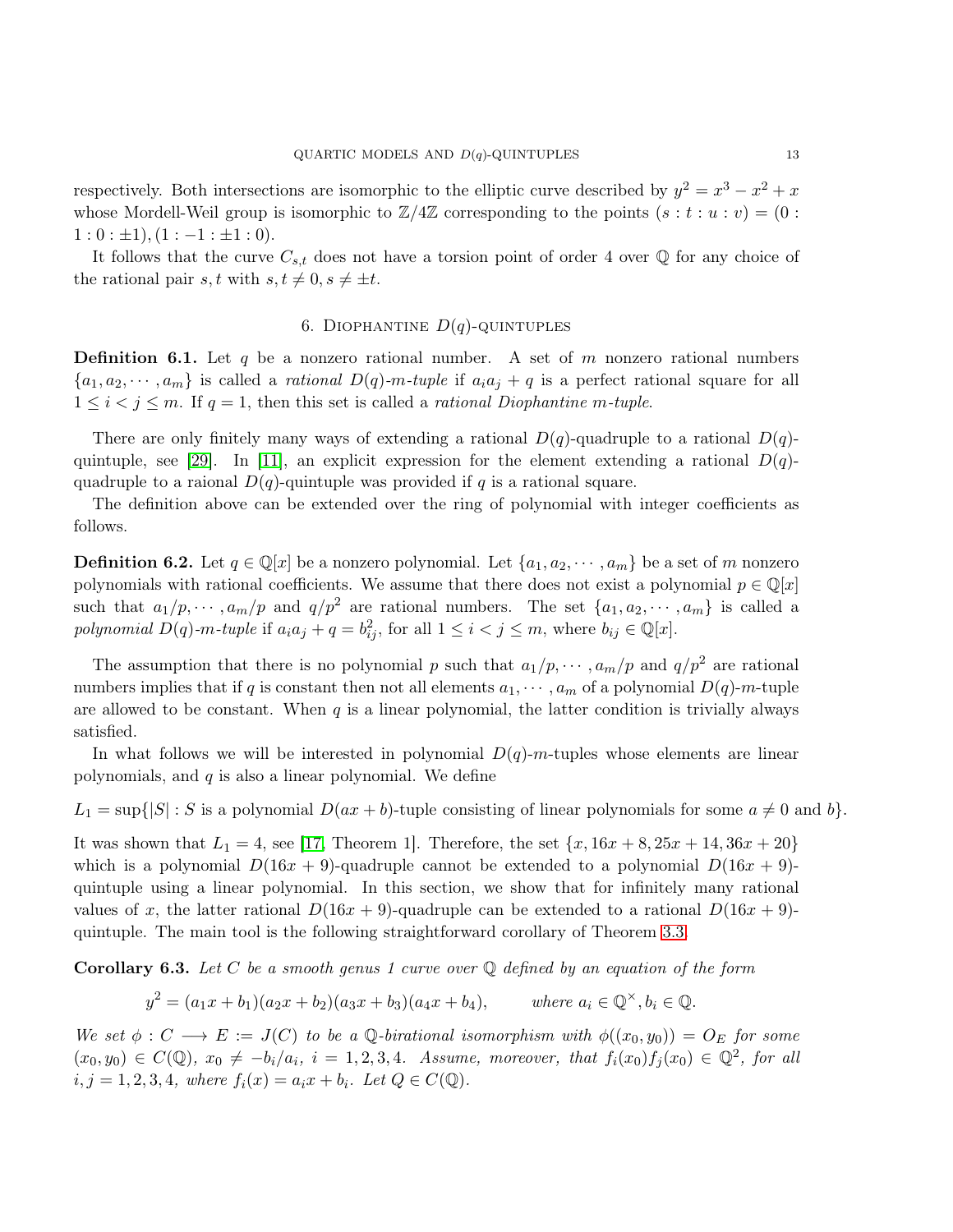Then  $Q \in 2C(\mathbb{Q})$  if and only if there exists  $\delta_Q \in \mathbb{Q}$  such that

$$
a_i x(Q) + b_i = \delta_Q \cdot z_i^2 \text{ for some } z_i \in \mathbb{Q}
$$

for all  $i \in \{1, 2, 3, 4\}.$ 

Corollary [6.3](#page-12-0) implies the following result on extending a rational  $D(q)$ -quadruple to a  $D(q)$ quintuple.

<span id="page-13-0"></span>Corollary 6.4. Let q be a nonzero rational number. Let  $S = \{a_1, a_2, a_3, a_4\}$  be a  $D(q)$ -quadruple. Consider the smooth genus one curve

$$
C_S: y^2 = (a_1x + q)(a_2x + q)(a_3x + q)(a_4x + q).
$$

We fix the birational isomorphism  $\phi_1 : C_S \longrightarrow J(C_S)$  defined as in [§4.](#page-8-1) Then S can be extended to a rational  $D(q)$ -quintuple if and only if there is a point  $Q \in 2C_S(\mathbb{Q})$  with  $\delta_Q \in \mathbb{Q}^2$ .

In the following theorems, we extend some of the known polynomial  $D(q)$ -quadruples consisting of linear polynomials to  $D(q)$ -quintuples for infinitely many rational values of x.

<span id="page-13-1"></span>**Theorem 6.5.** The polynomial  $D(16t+9)$ -quadruple  $\{t, 16t+8, 225t+14, 36t+20\}$  can be extended to a rational  $D(16t + 9)$ -quintuple for infinitely many  $t \in \mathbb{Q}$ .

PROOF: Let  $k_1 = t$ ,  $k_2 = 16t + 8$ ,  $k_3 = 25t + 14$ ,  $k_4 = 36t + 20$ ,  $q = 16t + 9$ . Consider the smooth genus one curve  $C$  defined by

(3) 
$$
v^{2} = (k_{1}u + q)(k_{2}u + q)(k_{3}u + q)(k_{4}u + q)
$$

over  $\mathbb{Q}(t)$ . By using the birational isomorphism  $\phi_1 : C \to E$ , defined in [§4,](#page-8-1) we have the elliptic curve

$$
E: y^2 + a_1xy + a_3y = x^3 + a_2x^2 + a_4x + a_6
$$

with the coefficients

$$
a_1 = 6(7 + 13t)(9 + 16t),
$$
  
\n
$$
a_2 = (9 + 16t)^2(111 + 8t(55 + 54t)),
$$
  
\n
$$
a_3 = 8(7 + 13t)(9 + 16t)^3(80 + t(318 + 313t)),
$$
  
\n
$$
a_4 = -128t(1 + 2t)(5 + 9t)(9 + 16t)^4(14 + 25t),
$$
  
\n
$$
a_6 = -128t(1 + 2t)(5 + 9t)(9 + 16t)^6(14 + 25t)(111 + 8t(55 + 54t))
$$

where  $(x_0, y_0) = (0, q^2)$  is such that  $\phi_1(x_0, y_0) = O_E$ . We take the point  $P = (0, -q^2) \in C(\mathbb{Q}(t))$ . Then

$$
S := \phi_1(P) = \left(-\left(9 + 16t\right)^2\left(111 + 8t\left(55 + 54t\right)\right), \ 2\left(1 + 2t\right)\left(7 + 13t\right)\left(9 + 16t\right)^3\left(13 + 22t\right)\right).
$$

Using MAGMA, [\[3\]](#page-16-21),  $Q = 2S = (x_1, y_1)$  is given by

$$
x_1 = \frac{u(t)}{(4(1+2t)^2(7+13t)^2(13+22t)^2)}, \quad y_1 = -\frac{v(t)}{8(1+2t)^3(7+13t)^3(13+22t)^3}.
$$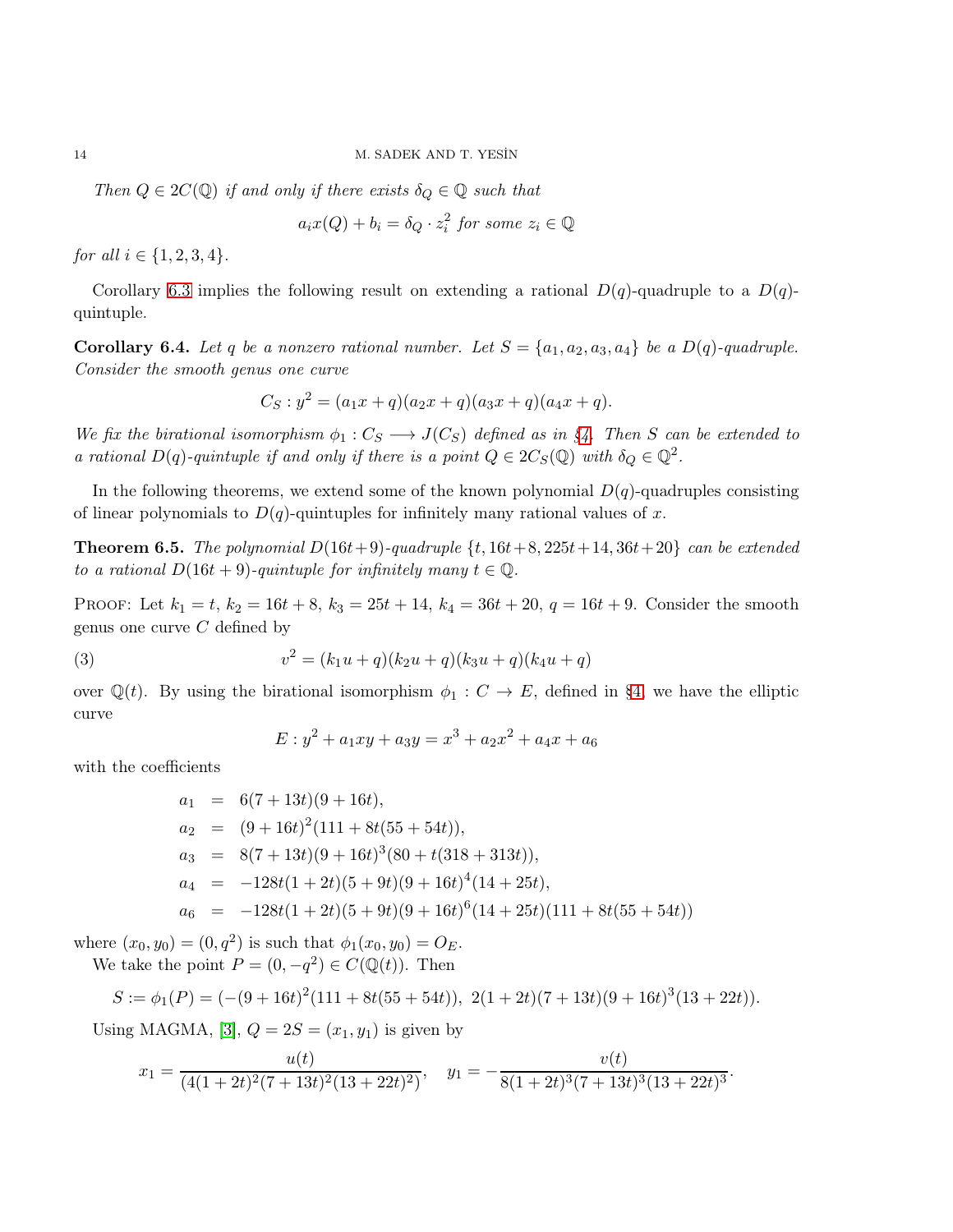where

 $u(t) = 4965468561 + 87791232672t + 698248164432t^2 + 3289862320448t^3 + 10168707377552t^4 + 21544947073664t^5 +$  $+ \ 31689009677248t^6 + 31949101618688t^7 + 21130944883712t^8 + 8278920101888t^9 + 1459071221760t^{10}$ 

and

 $v(t) = (9+16t)^4(85+302t+268t^2)(111+398t+356t^2)(71+8t(31+27t))(97+8t(43+38t))(1369+32t(232+t(419+252t))).$ 

Then  $\phi_1^{-1}(Q) = (u_1, v_1)$ , where

$$
u_1 = -\frac{4(1+2t)(7+13t)(13+22t)}{1369+32t(232+t(419+252t))},
$$

$$
v_1 = \frac{(85 + 302t + 268t^2)(111 + 398t + 356t^2)(71 + 8t(31 + 27t))(97 + 8t(43 + 38t))}{(1369 + 32t(232 + t(419 + 252t)))^2}.
$$

Therefore, we obtain

$$
k_1u_1 + q = \frac{(111 + 398t + 356t^2)^2}{1369 + 32t(232 + t(419 + 252t))},
$$
  

$$
k_2u_1 + q = \frac{(97 + 8t(43 + 38t))^2}{1369 + 32t(232 + t(419 + 252t))},
$$

$$
k_3u_1 + q = \frac{(85 + 302t + 268t^2)^2}{1369 + 32t(232 + t(419 + 252t))},
$$

$$
k_4u_1 + q = \frac{(71 + 8t(31 + 27t))^2}{1369 + 32t(232 + t(419 + 252t))}.
$$

One has  $\delta_Q = \frac{1}{1369+32t(232+t(419+252t))}$ . In view of Corollary [6.4,](#page-13-0) if  $\delta_Q \in \mathbb{Q}^2$ , then  $k_i u_1 + q \in \mathbb{Q}^2$  for all  $i = 1, 2, 3, 4$ .

The elliptic curve  $r^2 = 1369 + 32t(232 + t(419 + 252t))$  has Mordell-Weil rank 2 over Q, [\[3\]](#page-16-21). It follows that there are infinitely many  $t \in \mathbb{Q}$  such that  $\delta_Q \in \mathbb{Q}^2$ , and hence the set

$$
\left\{t, 16t+8, 225t+14, 36t+20, -\frac{4(1+2t)(7+13t)(13+22t)}{1369+32t(232+t(419+252t))}\right\}
$$

is a rational  $D(16t + 9)$ -quintuple.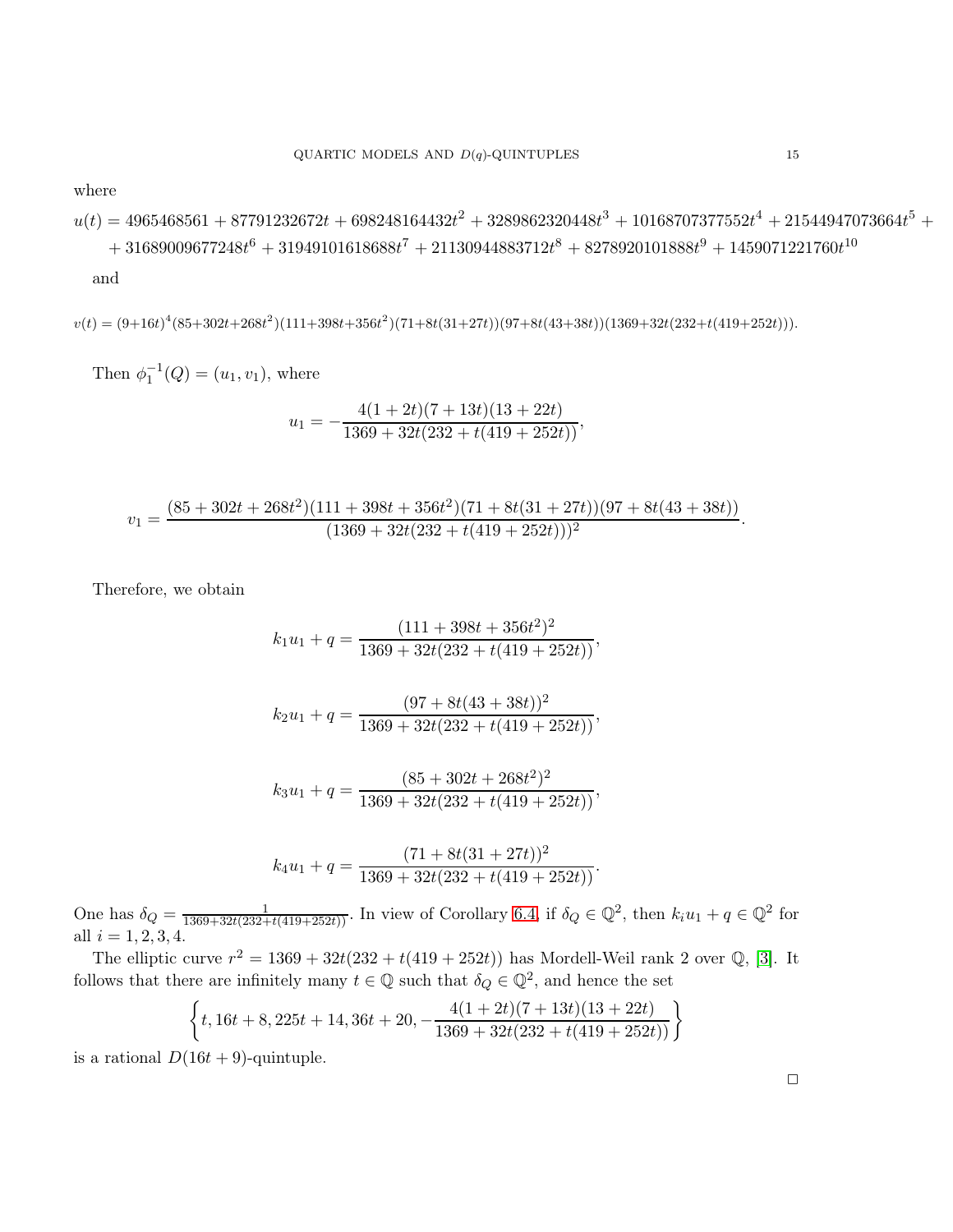By choosing t to be the t-coordinate of a rational point on the elliptic curve  $r^2 = 1369 + 32t(232 +$  $t(419 + 252t)$ , the set

$$
\left\{t, 16t+8, 225t+14, 36t+20, -\frac{4(1+2t)(7+13t)(13+22t)}{1369+32t(232+t(419+252t))}\right\}
$$

is a rational  $D(q)$ -quintuple produced by extending the polynomial  $D(q)$ -quadruple in Theorem [6.5](#page-13-1) when evaluated at t. In the following table, we give examples of such  $D(q)$ -quintuples.

| t                         | q                      | $D(q)$ -quintuple                                                                                 |
|---------------------------|------------------------|---------------------------------------------------------------------------------------------------|
| $\frac{672}{8064}$        | $\frac{31}{3}$         | 60431<br>$\frac{193}{12}$<br>$\frac{28}{3}$ ,<br>23,<br>$\frac{1}{2}$ ,<br>225228                 |
| $\frac{3264}{8064}$       | $\frac{53}{21}$<br>=   | 50224<br>163<br>$\frac{38}{7}$<br>$\frac{32}{21}$<br>$\frac{17}{42}$ ,<br>42<br>240429            |
| $\frac{\cdot 3600}{8084}$ | $\frac{13}{7}$         | 17889<br>$\frac{55}{14}$ ,<br>$\frac{159}{56}$ ,<br>$\frac{25}{56}$<br>$\frac{6}{7}$ ,<br>103544  |
| -4192<br>8084             | $\frac{43}{63}$<br>$=$ | 60085<br>$\frac{131}{252},$<br>$\frac{253}{252},$<br>$\frac{20}{63}$ ,<br>$\frac{9}{7}$<br>183708 |
| $\frac{4572}{8064}$       | $\overline{14}$        | 73455<br>$\frac{127}{224},$<br>$\frac{39}{224}$<br>$\frac{23}{56}$<br>$\frac{15}{14}$ ,<br>123704 |
| 4615<br>8064              | $\frac{79}{504}$<br>q  | 135<br>3414104551<br>4615<br>583<br>2479<br>224<br>8064<br>$\overline{504}$<br>8064<br>6009297336 |

<span id="page-15-0"></span>**Theorem 6.6.** The following polynomial  $D(q)$ -quadruples can be extended to a rational  $D(q)$ quintuple for infinitely many  $t \in \mathbb{Q}$ .

- (i)  $\{4t, 144t+8, 25t+1, 49t+3\}$ , where  $q = 16t+1$ , can be extended using  $\frac{-4(2+37t)(3+58t)(5+82t)}{-1+32t(13+t(529+5148t))}$ , where t is the t-coordinate of a rational point on the elliptic curve  $E: r^2 = -1 + 32t(13 +$  $t(529+5148t)$ .
- (ii)  $\{t, 9t+26, 4t+12, 16t+40\}$ , where  $q = 16t+49$ , can be extended using  $\frac{4(1+2t)(13+5t)(27+10t)(49+16t)}{96721+16t(6521+2342t+280t^2)}$ , where t is the t-coordinate of a rational point on the elliptic curve  $E : r^2 = (96721 +$  $16t(6521+2342t+280t^2))(16t+49).$
- (iii)  $\{t, \frac{t}{4} 1, \frac{9t}{4} + 5, 4t + 8\}$ , where  $q = 4t + 9$ , can be extended using  $\frac{(2+t)(9+4t)(8+5t)(14+5t)}{324+8t(62+t(31+5t))}$ , where t is the t-coordinate of a rational points on the elliptic curve  $E: r^2 = (81 + 2t(62 +$  $t(31+5t))$  $(9+4t)$ .

PROOF: The proof is similar to to the proof of Theorem [6.5.](#page-13-1)  $\Box$ 

**Remark 6.7.** The Mordell-Weil rank  $r_E$  of  $E(\mathbb{Q})$  in Theorem [6.6](#page-15-0) is  $r_E = 3$  in (i) and (ii), whereas  $r_E = 2$  in (iii).

**Example 6.8.** Let  $t = \frac{180}{121}$  in the  $D(4t + 1)$ -quadruple given in Theorem [6.6.](#page-15-0) We then obtain the following  $D(\frac{841}{121})$ -quintuple

$$
\left\{\frac{180}{121},-\frac{318}{121},\frac{284}{121},-\frac{248}{121},\frac{2562308340}{2164017361}\right\}.
$$

On the other hand, Theorem 1 in [\[11\]](#page-16-15) gives us that if  $q, x_1, x_2, x_3, x_4$  are rational numbers such that  $x_i x_j + q^2 = y_{ij}^2$ ,  $y_{ij} \in \mathbb{Q}$ , for all  $1 \leq i < j \leq 4$  and  $x_1 x_2 x_3 x_4 \neq q^4$ , then  $\{x_1, x_2, x_3, x_4, x_5\}$  is a rational  $D(q^2)$ -quintuple, where  $x_5 = A/B$  with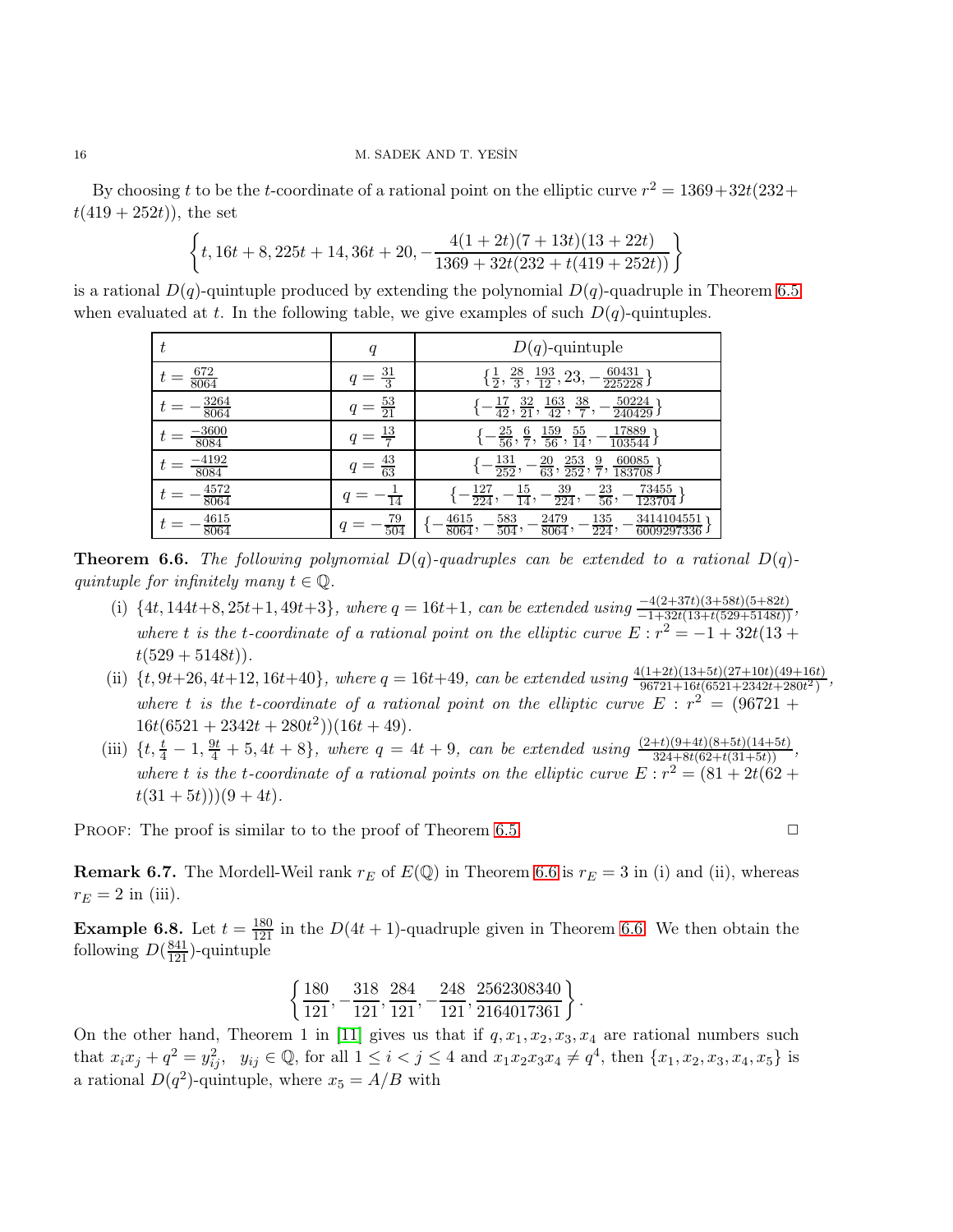$$
A = q3 ( \pm 2y_{12}y_{13}y_{14}y_{23}y_{24}y_{34} + qx_1x_2x_3x_4(x_1 + x_2 + x_3 + x_4) + + 2q3(x_1x_2x_3 + x_1x_2x_4 + x_1x_3x_4 + x_2x_3x_4) + q5(x_1 + x_2 + x_3 + x_4) ),
$$
  
\n
$$
B = (x_1x_2x_3x_4 - q4)2.
$$

Therefore, the rational  $D(\frac{841}{121})$ -quadruple  $\{180/121, -318/121, 284/121, -248/121\}$  can be extended to a  $D(\frac{841}{121})$ -quintuple using either the rational number  $\frac{1255545720}{540051121}$  or  $-\frac{143212695780}{74048750161}$ . In particular, we obtain two almost  $D(\frac{841}{121})$ -sextuple, i.e.,  $x_i x_j + q^2$  is a rational square for all  $1 \leq i < j \leq 6$ except when  $(i, j) = (5, 6)$ .

#### **REFERENCES**

- <span id="page-16-20"></span><span id="page-16-0"></span>[1] W. Adams and M. Razar, Multiples of points on elliptic curves and continued fractions, Proc. London Math. Soc, 41(1980), 481–498.
- <span id="page-16-21"></span>[2] B. M. Bekker, Yu. G. Zarhin, The divisibility by 2 of rational points on elliptic curves , St. Petersburg Math. J., 29:4 (2018), 683–713.
- [3] W. Bosma, J. Cannon and C. Playoust, The Magma algebra system. I. The user language, Computational algebra and number theory (London, 1993), J. Symbolic Comput., 24(1997), 235–265.
- <span id="page-16-19"></span><span id="page-16-18"></span>[4] M. Chou, Torsion of rational elliptic curves over quartic Galois number fields, J. Number Theory, 160 (2016), 603–628.
- <span id="page-16-17"></span>[5] I. Connell, Elliptic Curve Handbook. Available at https://webs.ucm.es/BUCM/mat/doc8354.pdf
- <span id="page-16-16"></span>[6] J. E. Cremona, Classical Invariants and 2-descent on Elliptic Curves J. Symbolic Computation, 31(2001), 71–87.
- <span id="page-16-3"></span>[7] J.E. Cremona, T. A. Fisher and M.Stoll, Algebra & Number Theory, 4 (2010), 763–820.
- [8] G. Dražić, Rational D(q)-quintuples, Rev. R. Acad. Cienc. Exactas Fís. Nat. Ser. A Math. RACSAM, 116 (2022), Article 9, 18pp.
- <span id="page-16-12"></span><span id="page-16-5"></span>[9] G. Dražić and M. Kazalicki, Rational D(q)-quadruples, Indag. Math. (N. S.), 33 (2022), 440–449.
- <span id="page-16-15"></span>[10] A. Dujella, Some polynomial formulas for Diophantine quadruples,Grazer Math. Ber., 328 (1996), 25–30.
- <span id="page-16-4"></span>[11] A. Dujella, On Diophantine quintuples, Acta Arithmetica, 81(1997), 69–79.
- [12] A. Dujella, Irregular Diophantine m-tuples and high-rank elliptic curves, Proc. Japan Acad. Ser. A Math. Sci., 76 (2000), 66–67.
- <span id="page-16-10"></span><span id="page-16-1"></span>[13] A. Dujella, Diophantine m-tuples and elliptic curves, J. Theor. Nombres Bordeaux, 13 (2001), 111–124.
- <span id="page-16-14"></span>[14] A. Dujella, On the size of Diophantine m-tuples, Math. Proc. Cambridge Philos. Soc., 132 (2002), 23–33.
- <span id="page-16-11"></span>[15] A. Dujella, C. Fuchs and R. F. Tichy, Diophantine m-tuples for linear polynomials, Period. Math. Hungar. , 45 (2002), 21–33.
- <span id="page-16-13"></span>[16] A. Dujella and C. Fuchs, A polynomial variant of a problem of Diophantus and Euler, Rocky Mountain J. Math., 33 (2003), 797–811.
- [17] A. Dujella, C. Fuchs and P. G. Walsh, Diophantine m-tuples for linear polynomials. II. Equal degrees, J. Number Theory, 120 (2006), 213–228.
- <span id="page-16-9"></span><span id="page-16-6"></span>[18] A. Dujella and V. Petričević, Strong Diophantine triples, Experiment. Math., 17 (2008), 83–89.
- <span id="page-16-2"></span>[19] A. Dujella, What is a Diophantine m-tuple?, Notices of the AMS, 63.7 (2016), 772–774.
- [20] A. Dujella, M. Kazalicki, M. Mikić and M. Szikszai, There are infinitely many rational Diophantine sextuples, Int. Math. Res. Not. IMRN, 2(2017), 490–508.
- <span id="page-16-8"></span><span id="page-16-7"></span>[21] A. Dujella, I. Gusić, V. Petričević and P. Tadić, Strong Eulerian triples, Glas. Mat. Ser. III, 53 (2018), 33–42.
- [22] A. Dujella, M. Paganin and M. Sadek, Strong rational Diophantine  $D(q)$ -triples, *Indagationes Mathematicae*, 31 (2020), 505–511.